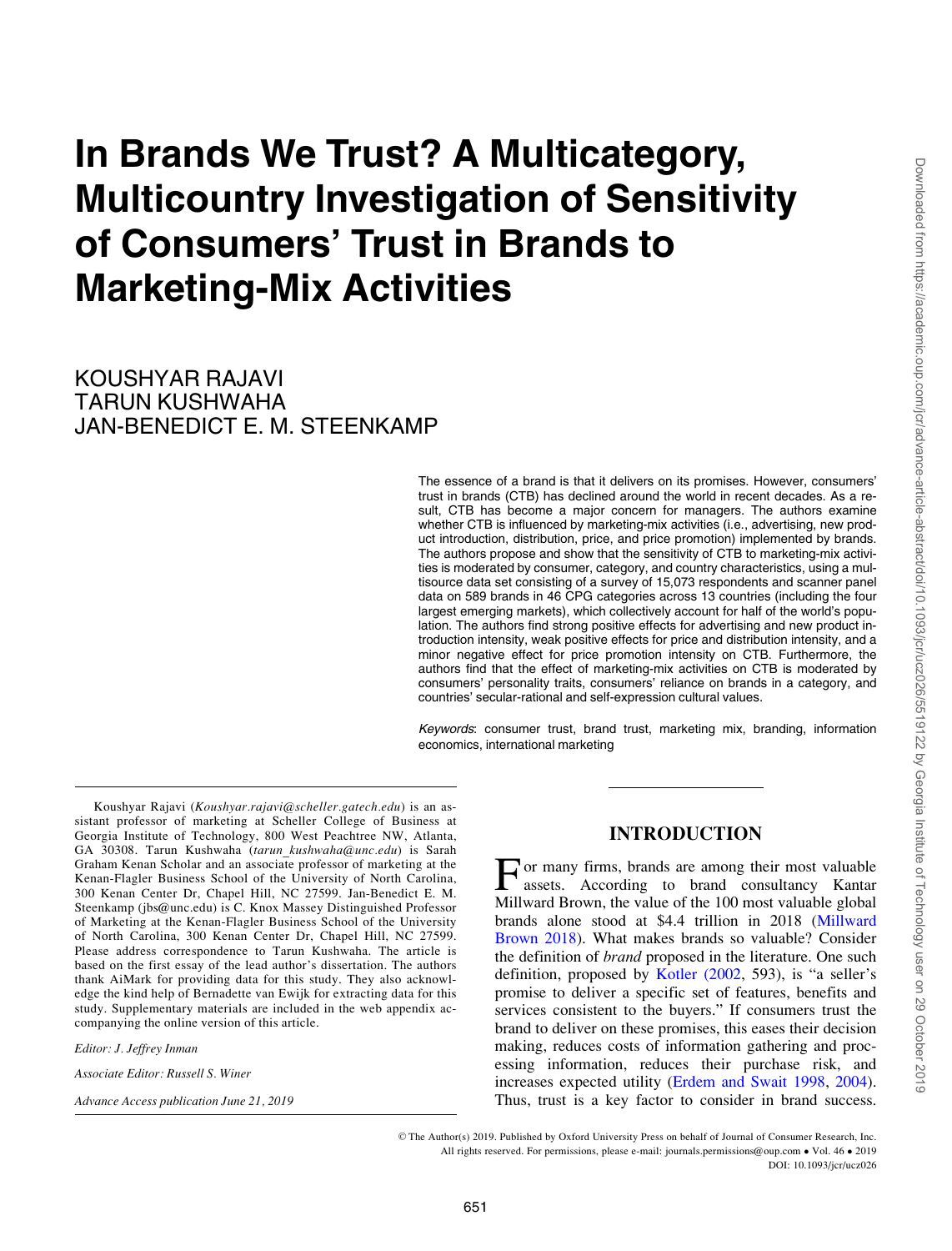Kantar [Millward Brown \(2016\)](#page-18-0) found that business-tobusiness (B2B) brands that rated high on brand trust grew 80% in brand value in the last decade, while less trusted brands grew only 25%. As another example, [Nanda \(2014\)](#page-18-0) reported that when it comes to convincing consumers to pay more, brand trust trumps other brand qualities.

Given the importance of consumer trust in brands, it is worrying that industry evidence indicates that consumers' trust in brands is slipping. Young & Rubicam  $(2017)$  analyzed a fairly constant set of well-known brands and reported that the proportion of brands that customers said they trusted has fallen from 44% in 2001 to a low of 18% in 2017. The 2017 Edelman Trust Barometer found that in nearly half of the countries surveyed, the percentage of people that mistrust brands' owners exceeds the percentage of people that trust them ([Edelman 2017](#page-17-0)). Given these results, it is not surprising that consumer trust has moved to the top of management's priority list. In 2015, when the CEOs of leading consumer goods firms such as P&G, Nestlé, and PepsiCo gathered for the 59<sup>th</sup> Consumer Goods Forum's annual summit, "Trust as a Foundation for Growth" was their main topic of discussion [\(Consumer Goods Forum 2015](#page-17-0)).

Consumer researchers have recognized the importance of consumers' trust in brands (CTB), defined as the consumer's belief that the brand is willing and able to deliver on its promises [\(Chaudhuri and Holbrook 2001;](#page-17-0) [Erdem and Swait](#page-17-0) [2004](#page-17-0)). The focus of this stream of research has largely been on the consequences of CTB (see next section).

We build upon and extend previous work in three meaningful ways. First, we shift the lens from the consequences of CTB to its antecedents. More specifically, we are interested in the effects of marketing-mix activity on CTB. We examine how CTB is influenced by five key marketing instruments: advertising intensity, new product introduction intensity, price, price promotion, and distribution intensity. Second, we examine the sensitivity of CTB to the marketing-mix activities on a global basis. Various academics have urged marketing scholars to investigate consumer behavior issues on an international basis ([Erdem](#page-17-0) [et al. 2006](#page-17-0)). Are conclusions regarding the effects of marketing activities on CTB globally generalizable? Third, we examine boundary conditions to the findings within and across countries. We investigate whether the sensitivity of CTB to the marketing-mix activities systematically across context, where we distinguish between three context factors: consumer, according to their personality traits [\(Inman, McAlister, and Hoyer 1990](#page-18-0)); (product) category, in terms of consumers' reliance on brands in a category (Fischer, Völckner, and Sattler 2010); and country, according to their national culture (Inglehart and Wetzel 2005).

We put together a unique cross-sectional data set from multiple sources, which contains primary (survey) data as well as secondary (household panel, country) data from 15,073 respondents on 589 brands in 46 consumer packaged goods (CPG) categories. Our data set covers

13 countries, including the US; European countries such as France, Germany, and Italy; and the four leading emerging markets, Brazil, China, India, and Russia. Marketing-mix instruments are derived from surveys and household panels operated by Kantar Worldpanel, GfK, and IRI. The study findings provide managers with strategic direction on how their marketing-mix activities affect consumer trust in one of their most valuable assets and how their marketing activities have differential impact on CTB across different consumers, categories, and countries.

#### PREVIOUS RESEARCH

In order to delineate the position of CTB within the branding literature and highlight our contribution vis-a-vis past research on CTB, we use [Keller and Lehmann's](#page-18-0) [\(2003\)](#page-18-0) brand value chain framework [\(figure 1](#page-2-0)). According to this framework, the brand-value-creation process begins when the firm invests in a marketing program targeting actual or potential customers. The marketing activity associated with the program influences the customer mindset with respect to the brand—that is, what they know and feel about the brand. This mindset, across a broad group of customers, then results in brand performance in the marketplace, which is the aggregate of individual customer actions regarding quantity purchased and the price that they pay. Finally, the investment community considers brand performance in valuing the company. The brandvalue-chain model further specifies multipliers that strengthen or weaken the link between two successive stages, in terms of the value of these multipliers. These moderating factors determine how value created at one stage transfers or "multiplies" to the next stage [\(Keller and](#page-18-0) [Lehmann 2003](#page-18-0), 28).

Past research has focused on the causal link between different stages in the brand value chain, including the effect of marketing-mix instruments on consumer mindset ([Srinivasan, Vanhuele, and Pauwels 2010](#page-19-0)), consumer mindset on marketplace performance [\(Datta, Ailawadi, and](#page-17-0) [Van Heerde 2017\)](#page-17-0), and marketplace performance on financial market performance ([Srinivasan et al. 2009\)](#page-19-0). Other research has focused on relations between customer mindset metrics, which, according to [Keller and Lehmann \(2003](#page-18-0), 29), exhibit an "obvious hierarchy." This stream of research has distinguished between different customer mindset metrics within a broader category. In this stream of research, brand awareness [\(Hoyer and Brown 1990\)](#page-18-0) supports brand associations, which drive brand attitudes and overall brand evaluations [\(Wilkie and Pessemier 1973](#page-19-0)) that lead to brand attachment (brand attachment, love, attitudinal loyalty, brand-self connection; [Batra, Ahuvia, and](#page-17-0) [Bagozzi 2012](#page-17-0); [Park et al. 2010\)](#page-18-0), and brand activity (behavioral loyalty, word of mouth [WOM]; [Chaudhuri and](#page-17-0) [Holbrook 2001\)](#page-17-0).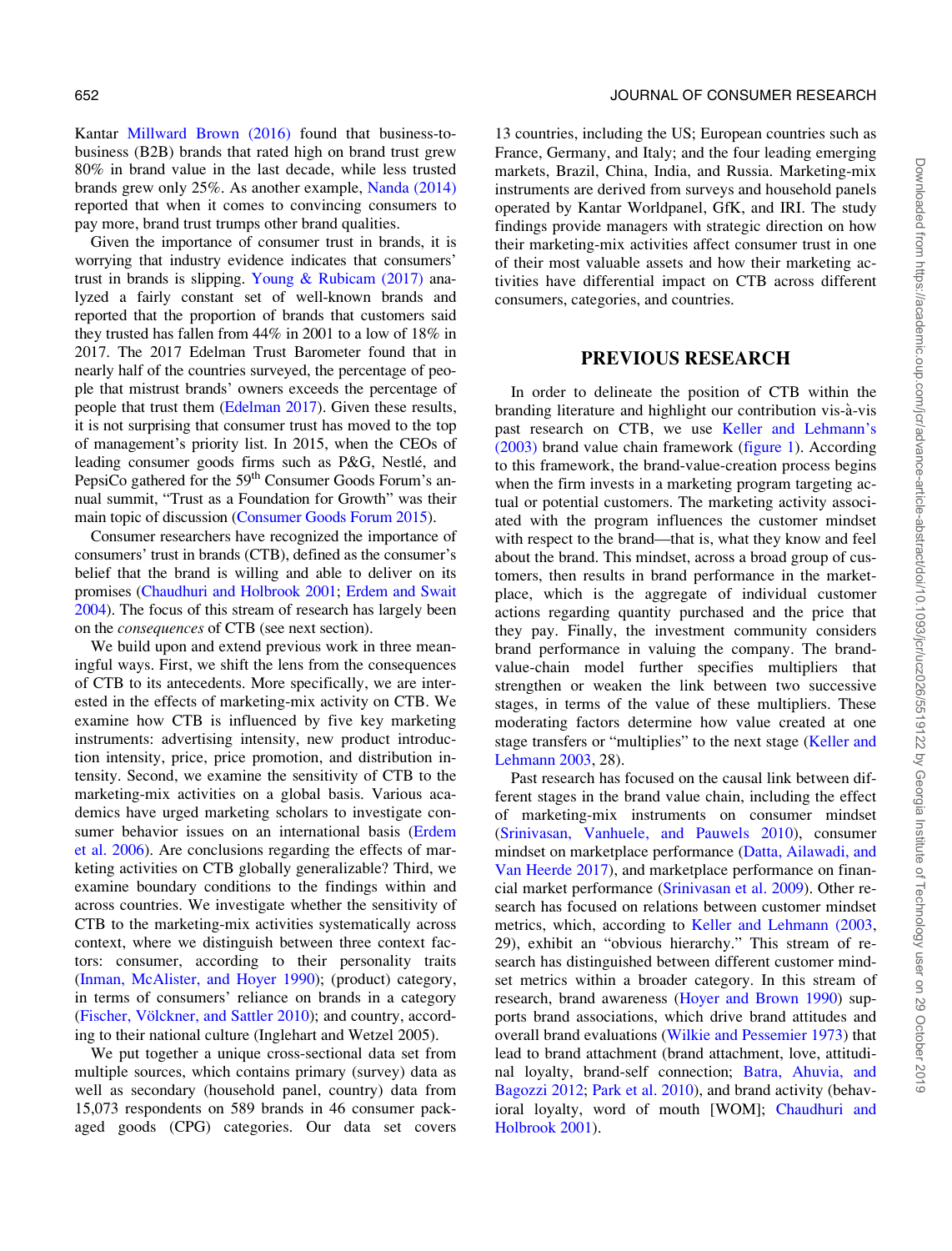#### FIGURE 1



<span id="page-2-0"></span>

Adapted from [Keller and Lehmann \(2003\)](#page-18-0).

NOTE.—In italics are the constructs included in the current study; constructs that were examined in previous research on CTB are indicated with continuous underlines; constructs that are added to the value chain are indicated with dotted underlines.

Where does trust fit into the brand value chain? Following [Chaudhuri and Holbrook \(2001\),](#page-17-0) we argue that CTB is a type of brand attitude that involves "a process that is well thought out and carefully considered" [\(Chaudhuri and Holbrook 2001](#page-17-0), 82). Thus, we view CTB as a cognitive component of brand attitude (see web appendix A for a comparison between CTB and related consumer mindset metrics in marketing).

Past research on CTB has extensively examined the impact of CTB on other consumer mindset metrics,

such as brand consideration ([Erdem and Swait 2004](#page-17-0)), purchase likelihood ([Erdem, Swait, and Valenzuela](#page-17-0) [2006;](#page-17-0) [Herbst et al. 2011](#page-18-0)), attitudinal loyalty, and behavioral loyalty [\(Chaudhuri and Holbrook 2001](#page-17-0)). Other research has investigated the effect of CTB on brand performance metrics, such as market share and price premium ([Chaudhuri and Holbrook 2001\)](#page-17-0) and consumer sensitivity to brand price ([Erdem, Swait, and](#page-17-0) [Louviere 2002](#page-17-0)). See [table 1](#page-3-0) for a summary of past research on CTB.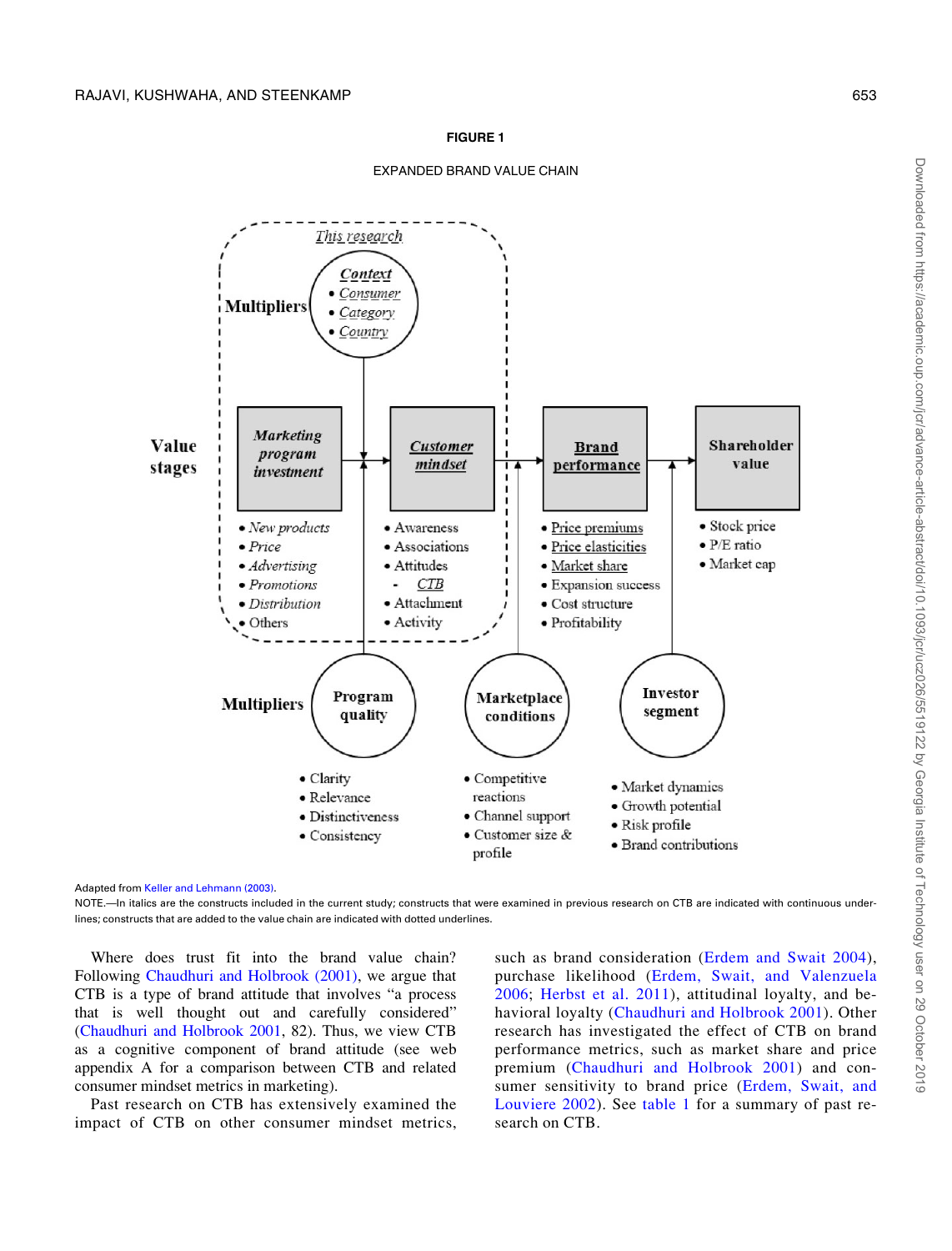<span id="page-3-0"></span>

| Study                                          | Data                                                                      | Marketing-mix as<br>drivers of CTB                                  | Findings                                                                                                                                                                                                                                                                                       |
|------------------------------------------------|---------------------------------------------------------------------------|---------------------------------------------------------------------|------------------------------------------------------------------------------------------------------------------------------------------------------------------------------------------------------------------------------------------------------------------------------------------------|
| Erdem and Swait (1998)                         | Survey from students                                                      | <b>Brand investments</b>                                            | Brand investments have a positive effect on<br>CTB. CTB is an integral element of brand eq-<br>uity. CTB leads to higher perceived quality<br>and lower perceived risk.                                                                                                                        |
| Delgado-Ballester and<br>Munuera-Alemán (2001) | Survey from consumers                                                     |                                                                     | CTB generates consumers' commitment, espe-<br>cially in situations of high involvement.                                                                                                                                                                                                        |
| Chaudhuri and<br>Holbrook (2001)               | Surveys from consumers<br>and managers                                    |                                                                     | CTB positively influences purchase loyalty and<br>attitudinal loyalty. CTB indirectly leads to<br>increases in market share and price premium.                                                                                                                                                 |
| Erdem et al. (2002)                            | Surveys from students                                                     |                                                                     | CTB lowers consumers' price sensitivity. The<br>negative effect depends on the level of uncer-<br>tainty associated with the product category.                                                                                                                                                 |
| Erdem and Swait (2004)                         | Surveys from students                                                     |                                                                     | CTB impacts brand choice and consideration<br>set formation, especially in contexts with high<br>uncertainty.                                                                                                                                                                                  |
| Erdem et al. (2006)                            | Survey from students in<br>seven countries                                |                                                                     | The positive effect of CTB on choice is greater<br>for consumers who rate high on either collec-<br>tivism or uncertainty avoidance.                                                                                                                                                           |
| Sung and Kim (2010)                            | Surveys from students                                                     |                                                                     | Certain brand personality dimensions (e.g., rug-<br>gedness, sincerity) influence CTB more than<br>brand affect.                                                                                                                                                                               |
| This study                                     | Survey on 15,073 consum-<br>ers and scanner panel<br>data in 13 countries | Advertising, innovation,<br>distribution, price,<br>price promotion | Advertising, innovation, distribution, and price<br>positively affect CTB. Price promotions nega-<br>tively affect CTB. CTB is more sensitive to<br>marketing mix in categories low on brand rel-<br>evance, and countries high (low) on secular-<br>rational values (self-expression values). |

TABLE 1

SUMMARY OF PAST RESEARCH ON CTB

Using the value chain framework, our research adds to the literature on brand building by introducing CTB into the value chain, and more particularly, by examining how CTB is affected by the marketing program investments.<sup>1</sup> Further, we extend this framework by introducing context as a multiplier of marketing program investments on customer mindset metrics.

# CONCEPTUAL BACKGROUND

# Marketing-Mix Instruments as Signals

Inspired by [Kirmani and Rao \(2000\),](#page-18-0) we use signaling theory as the theoretical lens to understand why marketingmix investments affect CTB. A considerable body of marketing studies has documented the signaling role of brand-specific investments. More specifically, past research shows that advertising expenditures [\(Kirmani](#page-18-0) [1990\)](#page-18-0), high price [\(Rao and Monroe 1988](#page-18-0), [1989](#page-18-0)), product warranties ([Boulding and Kirmani 1993](#page-17-0); [Wiener 1985\)](#page-19-0), brand name [\(Erdem 1998](#page-17-0)), price promotions ([Yoo,](#page-19-0) [Donthu, and Lee 2000\)](#page-19-0), and distribution outlets ([Chu and](#page-17-0) [Chu 1994\)](#page-17-0) effectively serve as signals that consumers use

to make inferences regarding the characteristics of products and brands (see [Kirmani and Rao 2000](#page-18-0) for an overview of past research on the signaling role of marketingmix instruments). While past research primarily focuses on consumer attributions regarding overall product superiority (i.e., product quality), some research has found that marketing-mix instruments shape consumer beliefs regarding specific product and brand attributes, such as reliability ([Wiener 1985](#page-19-0)) and credibility [\(Erdem and Swait 1998\)](#page-17-0).

# Marketing-Mix Activities as Signals for Brand Trust

The essence of CTB is consumers' belief that a brand delivers on its promises, time and time again. The nature of these promises can vary from physical attributes (e.g., organic ingredients) to functional benefits (taste of coffee) to self-expressive benefits (e.g., "smart shopper," brand CSR). But what should hold a brand back from reneging on its promises (e.g., selling products with nonorganic ingredients, using cheaper coffee beans, not being involved in CSR)? And how can the consumer trust the brand to deliver on its promises?

Signaling theory, which is grounded in information economics [\(Klein and Leffler 1981](#page-18-0), [Milgrom and Roberts](#page-18-0) [1986\)](#page-18-0), provides an explanation [\(Kirmani and Rao 2000\)](#page-18-0). Signaling theory recognizes the asymmetrical information

<sup>1</sup> [Erdem and Swait \(1998\)](#page-17-0) examine the effect of general brand investments on CTB. Their research, however, does not distinguish between different marketing-mix instruments.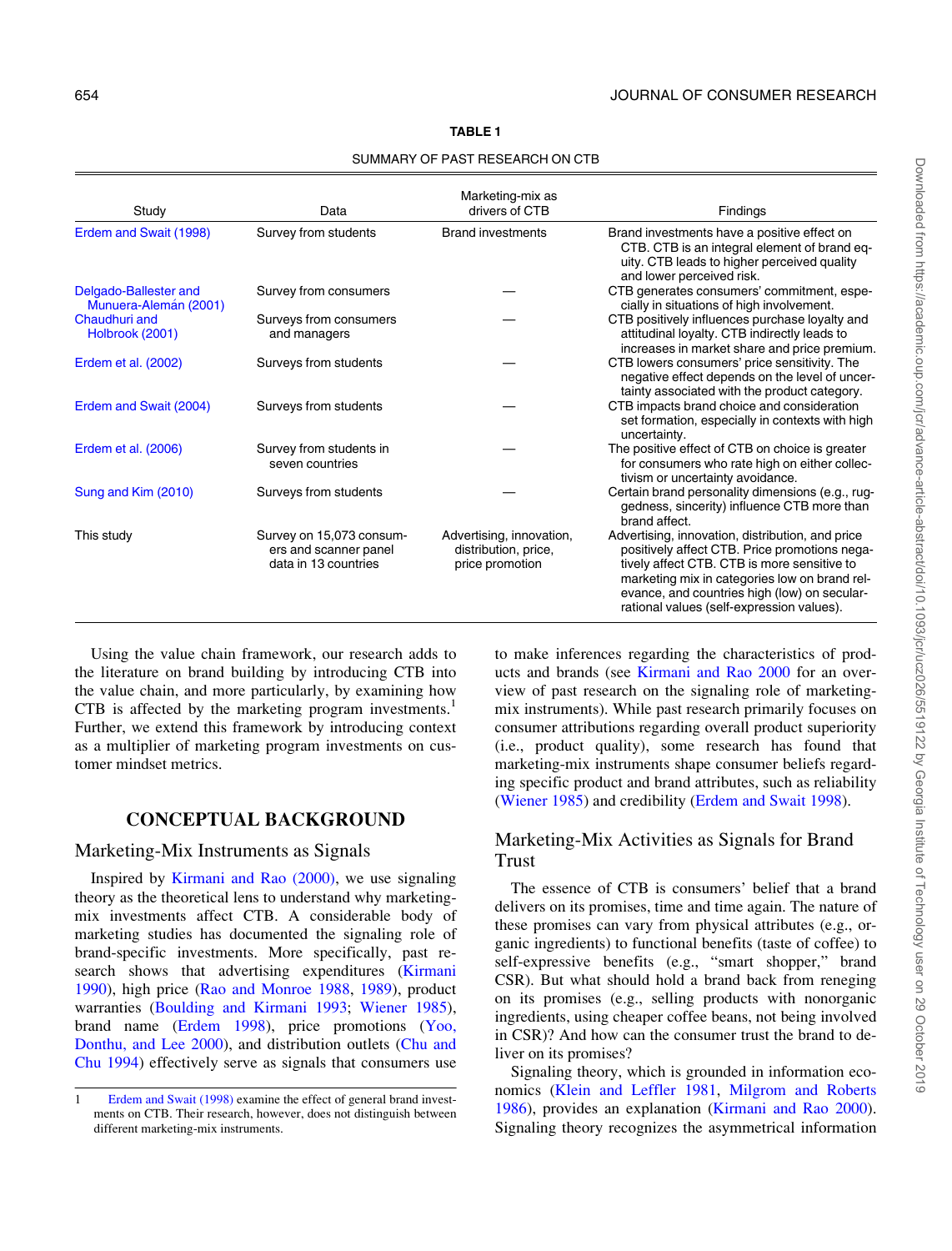structure of the market and proposes that brands can use market signals to convey information to imperfectly informed consumers. [Klein and Leffler \(1981\)](#page-18-0) demonstrate analytically that market prices above the competitive price (i.e., price premium) are a means of enforcing brand promises. [Klein and Leffler \(1981\)](#page-18-0) further discuss that brandspecific expenditures on advertising that are observable to consumers are lost if the brand cheats. Large advertising expenditures inform consumers of the magnitude of sunk costs and hence the opportunity cost to the brand if it cheats. This provides another incentive for firms to keep their promises.

Although [Klein and Leffler \(1981\)](#page-18-0) focus on advertising as brand-specific marketing program investment, their analytical conclusions apply to any kind of observable brandname expenditures [\(Milgrom and Roberts 1986](#page-18-0), 799–800), including new product introductions under a given brand name [\(Milgrom and Roberts 1986\)](#page-18-0) and distribution [\(Rao](#page-18-0) [and Mahi 2003\)](#page-18-0). New product introductions help a brand differentiate itself with its competitors. The innovative brand relies on consumers' repeat purchases to recoup R&D, new packaging, and other innovation-related costs. Thus, innovative brands signal to consumers that they are motivated to deliver on their promises; otherwise, they would incur great losses (fixed cost of innovation) [\(Milgrom and Roberts 1986](#page-18-0)). Similarly, a brand with an extensive distribution network is viewed as a strong and resourceful brand that has been able to attract interest from multiple retailers. Consumers interpret a brand's ubiquitous presence as a sign of its consistent performance across different markets. Extensive distribution costs—associated with high expenditures on slotting allowances, in-store promotion material, and other expensive retail investments would be lost if the brand does not deliver on its promises [\(Rao and Mahi 2003](#page-18-0)).

In sum, signaling theory proposes that consumers use the extent of investments in various marketing program elements (high price, advertising activity, new product activity, distribution coverage) as signals that the brand will deliver what it promises (i.e., that it can be trusted). But what is the role of price promotions? Price promotions lead to lower price premiums. According to the information economics perspective, the lower price premiums caused by frequent price promotions indicate that the brand is more likely to cheat on its promises. Marketing offers a complementary explanation on the negative impact of price promotions on consumer attitude. [Blattberg and Neslin](#page-17-0) [\(1989\)](#page-17-0) argue that heavy price promotions raise suspicions in consumers' minds regarding the capability of brands. When exposed to frequent price promotions by a brand, the consumer "questions why it is necessary to keep promoting the product and concludes there is something wrong with the product" ([Blattberg and Neslin 1989](#page-17-0), 90).

We acknowledge that information economics makes strong assumptions, which are not always realistic (e.g.,

rationality of firms and consumers). The value of this theory is that it is able to explain many real-world outcomes. As [Boulding and Kirmani \(1993](#page-17-0), 121–122) argue, "the power of the signaling framework lies in its ability to make predictions based on a single behavioral assumption rational firms and consumers. [...] However, it says nothing about the underlying processes by which consumers make such inferences or even whether they actually do so."<sup>2</sup> What, then, is the empirical evidence on consumer use of marketing instruments for CTB? [Erdem and Swait \(1998\)](#page-17-0) find that brand investments (measured with two items: "This brand spends lots of money on ads, commercials, promotions, event sponsorships, celebrity endorsements, etc.," and "This brand has spent a lot on the community over the years") have a significant effect on CTB. Other empirical support for the use of marketing-mix activity on CTB is largely indirect; the customer mindset metric studied was perceived quality, not brand trust. Nevertheless, as quality is essential to the ability of a brand to fulfill its promises—there are few brands that do not make quality promises—this work is informative for our purposes. A large body of marketing studies shows that consumers use price ([Dawar and Parker 1994;](#page-17-0) [Rao and Monroe 1989\)](#page-18-0) and advertising [\(Kirmani 1990;](#page-18-0) [Kirmani and Wright 1989](#page-18-0)) as signals of product quality. Past research in marketing has further found that price promotions damage brand attitude ([Yi and Yoo 2011\)](#page-19-0), brand loyalty [\(Papatla and](#page-18-0) [Krishnamurthy 1996\)](#page-18-0), and brand equity [\(Yoo et al. 2000\)](#page-19-0). Based on the above discussion, we expect that CTB is positively affected by the brand's advertising intensity, new product introduction intensity, distribution intensity, and price, and negatively affected by the brand's price promotion intensity.

Consistent with the rational perspective underlying signaling theory, the above discussion abstracts from the context in which the formation of CTB judgments take place. However, from a behavioral point of view, judgment formation is affected by the psychological makeup of the consumer in question, characteristics of the *category* involved, and characteristics of the country in which the consumer lives. We propose that these three "context" multipliers strengthen or weaken the effect of marketing-mix activities on CTB (see [figure 2](#page-5-0)).

#### Moderating Role of Personality Traits

We start by examining variation in the sensitivity of CTB to marketing-mix activities in terms of the personality profile of the consumer ([Baumgartner 2002](#page-17-0)). Personality traits are "dimensions of individual differences in tendencies to show consistent patterns of thoughts, feelings, and actions" ([McCrae and Costa 1990,](#page-18-0) 29). These traits are exhibited by individuals across a wide range of situations,

<sup>2</sup> We thank an anonymous reviewer for raising this point.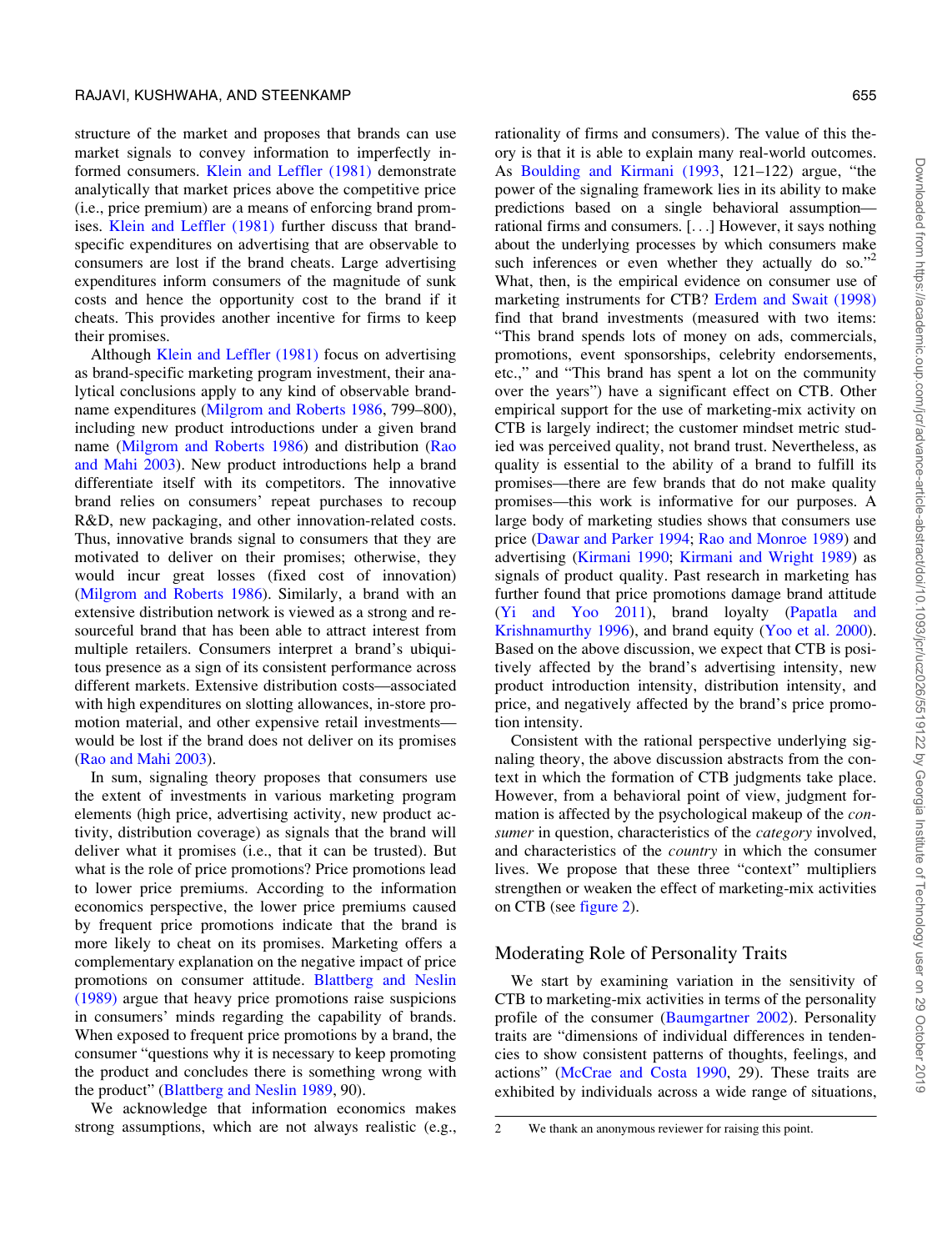#### FIGURE 2

#### RESEARCH FRAMEWORK

<span id="page-5-0"></span>

such as child rearing, work interactions, and personal consumption. In the last few decades, the Big Five has emerged as the most influential personality trait model [\(McCrae and Costa 2008](#page-18-0)). The Big Five framework distinguishes between five fundamental traits: openness to experience, conscientiousness, extraversion, agreeableness, and neuroticism.

These personality traits can be linked to information processing styles. People have habitual tendencies, commonly called *thinking styles* [\(Epstein et al. 1996\)](#page-17-0), to approach various problems in consistently similar ways. These thinking styles vary between people, are stable over time [\(Scott and Bruce 1995](#page-19-0)), and are related to people's personality [\(Epstein et al. 1996\)](#page-17-0). Epstein and colleagues

(1996) distinguished between two thinking styles: analytical-rational and intuitive-experiential. An analytical thinking style is characterized by deliberate, slow, analytic information processing. An intuitive thinking style is characterized by automatic and quick information processing and is associated with the use of heuristics. This suggests that intuitive thinking is associated with greater reliance on market signals as heuristics in CTB, while analytical thinking is associated with less reliance on market signals. The two thinking styles supplement each other because attitude formation and behavior are a joint function of both modes of processing [\(Epstein et al. 1996,](#page-17-0) 392).

Subsequent empirical research examined the relationship between these thinking styles and the Big Five personality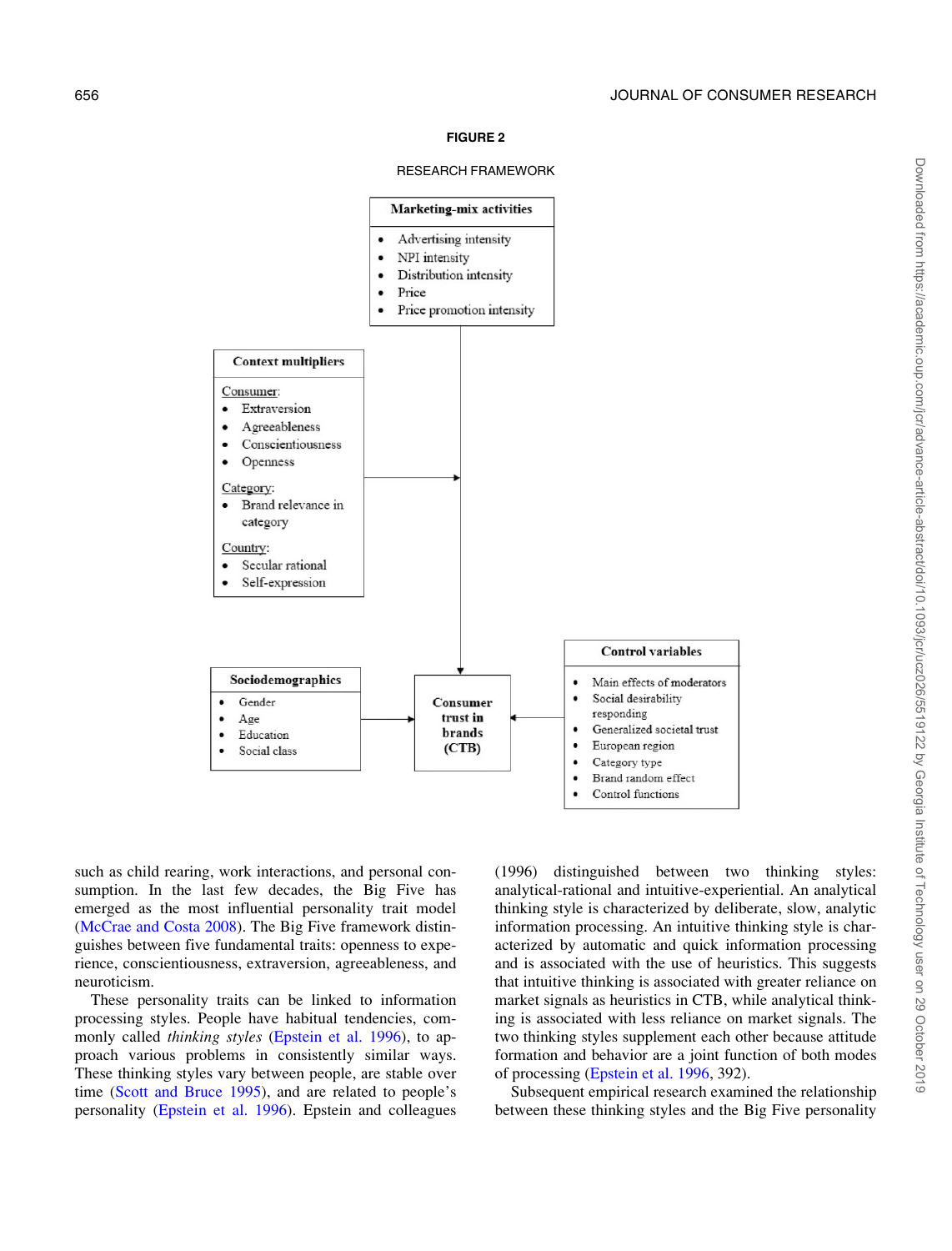traits [\(Pacini and Epstein 1999;](#page-18-0) [Riaz, Riaz, and Batool](#page-18-0) [2012\)](#page-18-0), finding that the tendency to engage in rational, analytical thinking is related to openness to experience and conscientiousness, while the intuitive thinking style is associated with agreeableness and extraversion. Neuroticism did not exhibit consistent relations with either thinking style. Thus, we expect marketing-mix activities to have larger effects on CTB for consumers who are high on extraversion and agreeableness and smaller effects on CTB for consumers who are high on conscientiousness and openness to experience.

# Moderating Role of Brand Relevance in Category

The thinking-style perspective describes modes of information processing that are generalized across situations. However, ever since the work of [Belk \(1974\),](#page-17-0) consumer researchers have been aware that attitude formation can be (more) strongly affected by the actual judgment situation. Past consumer research has studied the role of various category characteristics in attitude formation, such as category risk, involvement, utilitarian versus hedonic, and purchase frequency. We believe that a relatively recently introduced construct, "brand relevance in a category" ([Fischer et al.](#page-18-0) [2010\)](#page-18-0), is particularly useful for the purposes of the present study. Implicit in the information economics perspective is that consumers can—and do—rely on brands in their decision making. After all, if consumers do not care about brands, they will not closely follow the brands, and, therefore, will not notice brands' marketing activities. [Fischer et al. \(2010\)](#page-18-0) have shown that the role of the brand in consumer decision-making processes systematically varies by product categories. They further showed that brand relevance in a category (BRiC) varies between consumers.

If the BRiC is high, brands are of greater relevance to the consumer. According to the Elaboration Likelihood Model of persuasion [\(Petty and Cacioppo 1986\)](#page-18-0), this would suggest that the consumer is more likely to thoughtfully follow brands' product and ethics-related actions and communications (as well as assessing those actions against brands' promises) and weigh peripheral cues less—that is, follow the central route of persuasion. On the other hand, if the BRiC is low, the Elaboration Likelihood Model suggests that the consumer relies more on peripheral cues. Note that the Elaboration Likelihood Model parallels [Epstein et al.'s \(1996\)](#page-17-0) two thinking styles with the important difference that the Elaboration Likelihood Model makes situation-specific predictions.

Yet there is a compelling rival theory on situational information processing: Accessibility-Diagnosticity Theory [\(Feldman and Lynch 1988](#page-18-0)), where the focus is less on central versus peripheral information than on the accessibility of information. According to Accessibility-Diagnosticity

Theory, the likelihood that an input will be used for judgment is determined by accessibility of the input in memory (i.e., ease of retrieval), perceived diagnosticity of the input (i.e., attribute relevance), and availability of other inputs in memory. Factors that increase the accessibility of an input will increase the probability that the input is used in judg-ment formation [\(Herr, Kardes, and Kim 1991\)](#page-18-0).<sup>3</sup> Drawing on Accessibility-Diagnosticity Theory, several studies have shown that when the accessibility of brand-related information increases, the likelihood that consumers use such information as an input for brand evaluations increases [\(Li and He 2013](#page-18-0); [Menon and Raghubir 2003\)](#page-18-0). We argue that when BRiC is high, brands are important to consumers, and consumers are paying close attention to the marketing activities of these brands ([Fischer et al. 2010\)](#page-18-0). As a result, brand-related information is more accessible to them and hence CTB is more likely to be influenced by marketing activities when BRiC is high. In sum, while the Elaboration Likelihood Model leads to the prediction that marketing activities have larger (smaller) effects on CTB when BRiC is low (high), Accessibility-Diagnosticity Theory leads to the prediction that marketing activities have larger (smaller) effects on CTB when BRiC is high (low).

#### Moderating Role of National Culture

For studying the multiplier effect of the country context on the effect of marketing-mix activities on CTB, we take a cultural approach. According to Tse et al.  $(1988, 82)$ , national culture influences consumers' "rules for selective attention, interpretation of environmental cues, and responses." This suggests that consumers' utilization of marketing signals varies predictably across countries depending on prevailing cultural values [\(Aaker 2000\)](#page-17-0).

The best-known national-cultural systems include the frameworks proposed by Hofstede, Inglehart, Schwartz, and Triandis (see [Vinken, Soeters, and Ester 2004](#page-19-0) for an overview). Given that brands are a key element, and carrier, of the materialistic culture ([Holt 2002](#page-18-0); [McCracken](#page-18-0) [1986\)](#page-18-0), Inglehart's framework ([Inglehart and Baker 2000;](#page-18-0) [Inglehart and Welzel 2005\)](#page-18-0), which is the only framework that is explicitly grounded in (post)materialism, is the most useful for our purposes. For previous marketing applications of Inglehart's theory, see [Steenkamp and de Jong](#page-19-0) [\(2010\)](#page-19-0) and [Steenkamp and Geyskens \(2012,](#page-19-0) [2014\)](#page-19-0).

Inglehart identifies two bipolar cultural dimensions: traditional versus secular-rational values, and survival versus self-expression values. Countries that score high on the secular-rational dimension are characterized by

<sup>3</sup> Moreover, Menon and Raghubir posit that accessibility of an input can "be used as a reasonable proxy for the diagnosticity of the input" [\(Menon and Raghubir 2003,](#page-18-0) 231). Thus, factors that increase accessibility of an input also influence attitude by increasing diagnosticity value of that input.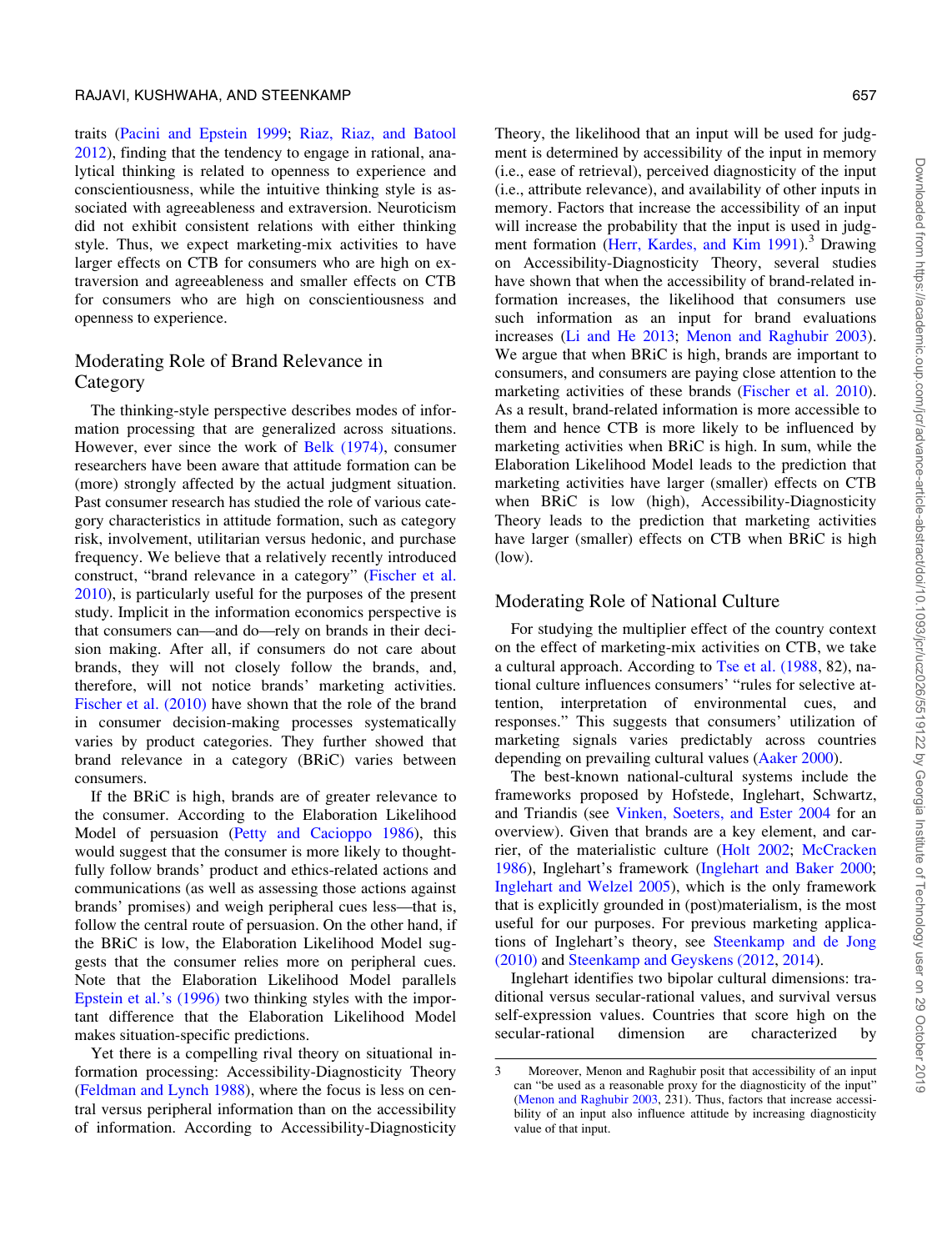materialistic secularism [\(Inglehart and Welzel 2005,](#page-18-0) 26, 31). Brands—as one of the most visible exponents of a materialistic world ([McCracken 1986\)](#page-18-0)—are expected to be of greater relevance in these societies ([Rindfleisch,](#page-18-0) [Burroughs, and Wong 2009;](#page-18-0) [Steenkamp and de Jong](#page-19-0) [2010\)](#page-19-0). Applying the tenets of Accessibility-Diagnosticity Theory in this context suggests that brand-related marketing-mix activity is more accessible to consumers in countries high on secular-rational values and hence more likely to be used in attitude formation. The Elaboration Likelihood Model predicts the opposite effect. Because of the greater relevance of brands in secular-rational countries, consumers are less likely to use peripheral cues such as marketing-mix variables in attitude formation.

According to Inglehart ([Inglehart and Welzel 2005,](#page-18-0) 115), "Materialist/postmaterialist values are a key component of the survival/self-expression dimension." Countries that score high on the self-expression dimension are characterized by a relative deemphasis of materialistic ideologies and emerging post-materialist ideologies. In these societies, "the 'quality of experience' replaces the quantity of commodities as the prime criterion for making a good living" [\(Inglehart and](#page-18-0) [Welzel 2005](#page-18-0), 25). Maximizing well-being rather than maximizing material possessions becomes a guiding motivation to people, and their interest in the marketplace for achieving life goals declines. Postmaterialist priorities are associated with reduced importance of brands [\(Holt 2002\)](#page-18-0). According to Accessibility-Diagnosticity Theory, in countries low on self-expression values (i.e., high on survival values), marketing-mix activities are expected to be more accessible to consumers and as such have greater impact on consumers' attitude and their trust in brands. The Elaboration Likelihood Model again offers the opposite perspective. Table 2 gives an overview of the directional effects.

#### Sociodemographics

Four sociodemographics are included in our framework [\(figure 2](#page-5-0)) and analyses. Although they are not the focus of this study, CTB could systematically vary across age, gender, social class, or education of the respondent. We cannot make predictions as to their likely effect since most previous research used student samples ([table 1](#page-3-0)). However, factual findings for these variables might be of interest to applied researchers. Moreover, controlling for these variables provides for a stronger test of our focal effects.

#### METHOD

#### Data

658 JOURNAL OF CONSUMER RESEARCH

#### TABLE 2

#### DIRECTIONAL EFFECTS

| Variable                                                                                                                                                                                                                                                                  | <b>Expected direction</b>                                                                                                                                                |
|---------------------------------------------------------------------------------------------------------------------------------------------------------------------------------------------------------------------------------------------------------------------------|--------------------------------------------------------------------------------------------------------------------------------------------------------------------------|
| <b>Marketing-mix activities</b><br>Advertising<br>New product introductions<br>Distribution<br>Price<br>Price promotion                                                                                                                                                   | $^{+}$<br>$\ddag$<br>$^{+}$<br>$^{+}$                                                                                                                                    |
| <b>Multiplier effects</b><br>Consumer<br>Marketing-mix activities $\times$<br>extraversion<br>Marketing-mix activities $\times$<br>agreeableness<br>Marketing-mix activities $\times$<br>conscientiousness<br>Marketing-mix activities $\times$<br>openness to experience | Strengthens marketing-mix<br>effects <sup>a</sup><br>Strengthens marketing-mix<br>effects<br>Weakens marketing-mix effects <sup>b</sup><br>Weakens marketing-mix effects |
| Category<br>Marketing-mix activities $\times$<br>brand relevance in a<br>category                                                                                                                                                                                         | Weakens (ELM)/strengthens<br>(ADT) marketing-mix effects                                                                                                                 |
| Culture<br>Marketing-mix activities $\times$<br>secular-rational culture<br>Marketing-mix activities $\times$<br>self-expression culture                                                                                                                                  | Weakens (ELM)/strengthens<br>(ADT) marketing-mix effects<br>Strengthens (ELM)/weakens<br>(ADT) marketing-mix effects                                                     |
|                                                                                                                                                                                                                                                                           | $NOTE. - ELM = Elaboration Likelihood Model; ADT = Accessibility-$                                                                                                       |

Diagnosticity Theory.

 ${}^{\text{a}}$ That is, – for price promotion,  $+$  for the other marketing-mix activities  $b$ That is,  $+$  for price promotion,  $-$  for the other marketing-mix activities

nine developed countries (Denmark, France, Germany, Great Britain, Italy, Netherlands, Spain, Sweden, and the United States) and four emerging markets (Brazil, China, India, and Russia). In each country, respondents—the person in the household that was responsible for grocery purchases—answered questions regarding a maximum of three brands of consumer product goods in a product category. The selected brands were the top three national brands in their category in 2013 (based on annual volume market share). The total number of different product categories included in the survey was 46. The specific categories included varied across countries to reflect usage patterns and the needs of GfK and Kantar Worldpanel.

The questionnaire was developed in English and translated into local languages using the back-translation method. Respondents answered questions regarding the marketing activities of a brand and their trust in it. In the survey, advertising and new product introduction intensity were operationalized with two items each, using items developed by [Steenkamp and Geyskens \(2014\).](#page-19-0) CTB was operationalized using two items drawn from [Chaudhuri](#page-17-0) [and Holbrook \(2001\)](#page-17-0). Respondents answered questions regarding BRiC with the four-item scale developed by [Fischer et al. \(2010\)](#page-18-0). The Big Five personality traits were

We combine consumer survey data, scanner data, and country data to examine the proposed main and moderating effects. The individual-level survey data was collected via the internet by the global market research agencies GfK and Kantar Worldpanel in 2015 in 13 countries, including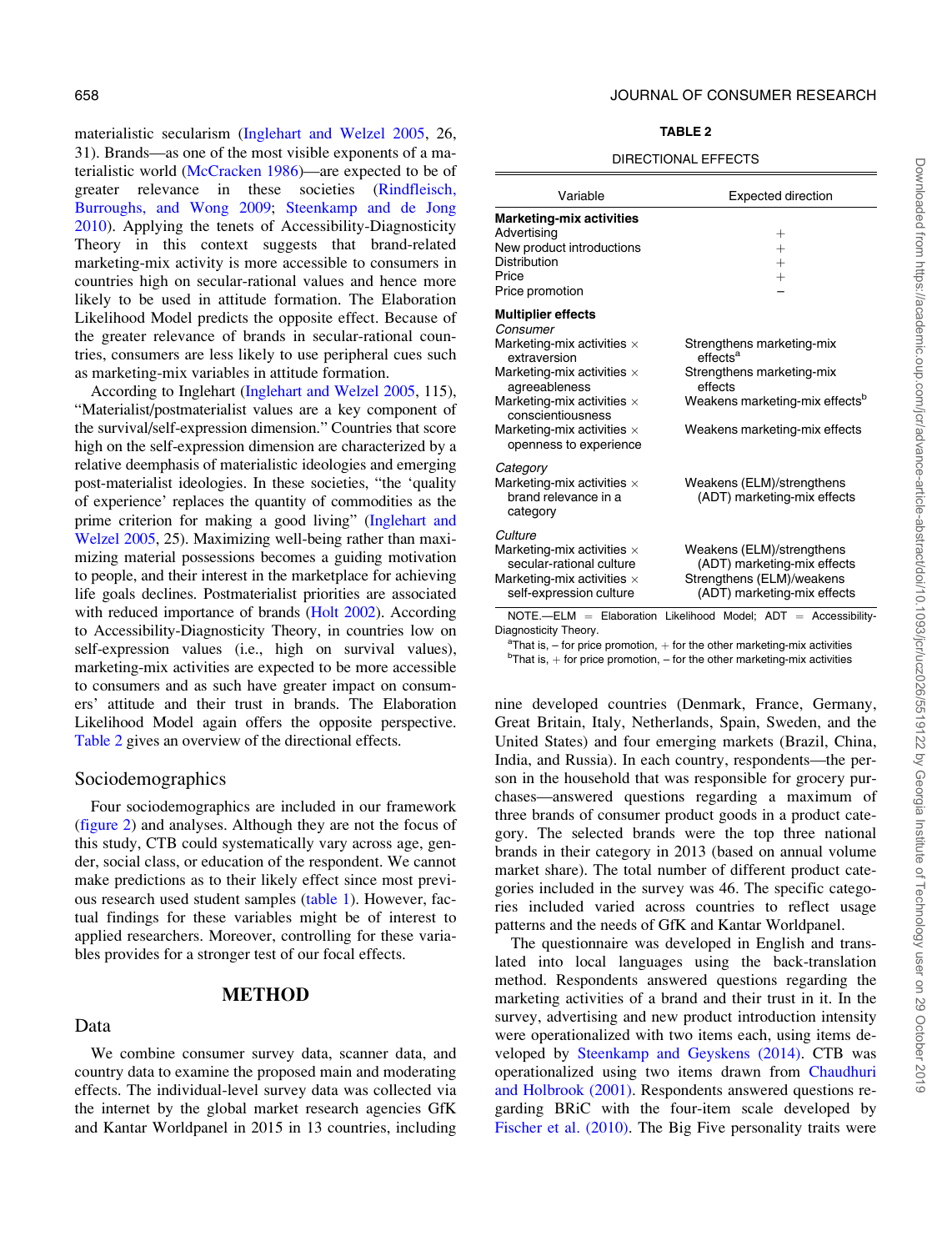<span id="page-8-0"></span>measured using items developed by [Donnellan et al.](#page-17-0) [\(2006\)](#page-17-0). Additionally, respondents reported their sociodemographic information (i.e., gender, age, education, social status). Social desirability responding tendencies were measured using items developed by [Hays, Hayashi, and](#page-18-0) [Stewart \(1989\).](#page-18-0)

We obtained household scanner data for all 13 countries from GfK, Kantar Worldpanel, and IRI. Specifically, we acquired average shelf price (price per volume for a brand), distribution intensity (percentage of retailers that sold a brand, weighted by retailers' annual market share), and price promotion intensity (the brand's annual value sold on promotion divided by the brand's total annual sales) during 2014. To render the measure for price comparable across categories, we compute z-scores for brand price based on the price of the top 10 national brands in each category. To ensure temporal separation the scanner data are from 2014 so that they lag the brand trust measure collected in 2015.

Country data on Inglehart's cultural values were obtained from World Values Survey. We also obtained a measure of generalized societal trust from World Values Survey to control for cross-country variations in disposition to trust. Variables and operationalizations are summarized in [table 3.](#page-9-0)

We merged the scanner data with consumer survey data to construct our final data set. Our final sample consisted of 35,028 observations from 15,073 respondents and 589 brands across 46 distinct CPG categories in 13 countries (average of 26 categories in each country). [Web appendix](https://academic.oup.com/jcr/article-lookup/doi/10.1093/jcr/ucz026#supplementary-data) B presents category-country combinations in our data set (as well as grouping them into low, medium, and high categories with respect to average BRiC ratings). We provide examples of low, medium, and high average brand trust (compared to country mean) in [web appendix](https://academic.oup.com/jcr/article-lookup/doi/10.1093/jcr/ucz026#supplementary-data) C.

#### Cross-National Measurement Validation

Following [Steenkamp and Baumgartner \(1998\),](#page-19-0) first we establish the cross-national invariance of measurement instruments. Results of the measurement invariance analyses (reported in [web appendix](https://academic.oup.com/jcr/article-lookup/doi/10.1093/jcr/ucz026#supplementary-data) D) support metric and scalar invariance for CTB and metric invariance for the surveybased marketing-mix instruments, BRiC, personality traits, and social desirability responding.<sup>4</sup> [Figure 3](#page-10-0) shows country means for CTB, with their 95% confidence intervals. The three countries where mean CTB is highest—Brazil, India, and China—are all emerging markets. Noteworthy is that the US is significantly higher on CTB than any other developed market.

#### Model and Estimation

Our model consists of variables at three levels: brand, consumer, and country. We model consumers' trust in brands as a function of marketing-mix instruments and their interactions with category and country-level moderators. [Web appendix](https://academic.oup.com/jcr/article-lookup/doi/10.1093/jcr/ucz026#supplementary-data) E gives details on model development. Our estimation equation is:

$$
CTB_{ijk} = \delta_{000} + \delta_{100} ADV_{ijk} + \delta_{200} NPI_{ijk} + \delta_{300} DIST_{ik}
$$
  
+  $\delta_{400} PRICE_{ik} + \delta_{500} PROM_{ik} + \sum_{p=1}^{p=5} \delta_{0p0} PRSN_{pjk}$   
+  $\sum_{q=1}^{q=5} \sum_{p=1}^{p=4} \delta_{qp0} MKTMIX_{qijk} \times PRSN_{pjk}$   
+  $\delta_{060} BRIC_{jk} + \sum_{q=1}^{q=5} \delta_{q60} MKTMIX_{qijk} \times BRiC_{jk}$   
+  $\delta_{001} SECART_k + \sum_{q=1}^{q=5} \delta_{q01} MKTMIX_{qijk}$   
 $\times SECART_k + \delta_{002} SELEEXPR_k$   
+  $\sum_{q=1}^{q=5} \delta_{q02} MKTMIX_{qijk} \times SELEEXPR_k$   
+  $\sum_{p=1}^{p=11} \delta_{0p0} SOCIO_{pjk} + \sum_{p=12}^{p=15} \delta_{0p0} CATTYPE_{pjk}$   
+  $\delta_{003} STR_k + \delta_{004} EUR_k + \Psi_{ijk}$  (1)

where  $i$  denotes the brands,  $j$  denotes the consumers, and  $k$ denotes the countries in our data.  $CTB_{iik}$  denotes the trust that consumer j in country k has in brand i.  $ADV_{ijk}$ ,  $NPI_{ijk}$ ,  $DIST_{ik}$ ,  $PRICE_{ik}$ , and  $PROM_{ik}$  (collectively  $PRICE_{ik}$ , and  $\sum_{q=1}^{q=5} MKTMIX_{qijk}$  refer to advertising intensity  $(q=1)$ , new product introduction intensity  $(q = 2)$ , distribution intensity  $(q = 3)$ , price  $(q = 4)$ , and promotion intensity  $(q = 5)$ .<sup>5</sup>  $\sum_{p=1}^{p=5} PRSN_{pjk}$  denotes the Big Five personality traits extraversion ( $p = 1$ ), agreeableness ( $p = 2$ ), conscientiousness ( $p = 3$ ), openness to experience ( $p = 4$ ), and neuroticism ( $p = 5$ ). BRiC<sub>jk</sub> represents consumer j's reliance on brands in category k. SECRAT<sub>k</sub> and SELFEXPR<sub>k</sub> refer to the secular-rational and self-expression dimensions, respectively. We include several sociodemographic variables  $\sum_{p=7}^{p=11}$  SOCIO<sub>pjk</sub>) to control for heterogeneity across consumers. The *SOCIO* variable captures gender  $(p = 7)$ , age  $(p = 8)$ , education  $(p = 9)$ , social class  $(p = 10)$ , and social desirability responding tendency of the consumer  $(p = 11)$ . We include four category dummies  $(\sum_{p=12}^{p=15} CATTYPE_{pjk})$ to account for five different types of product categories:

<sup>4</sup> Since we do within-country mean-centering for our predictor variables in our main analysis, establishing scalar invariance is not required for advertising, new product introduction, brand relevance in a category (BRiC), personality traits, and social desirability responding.

<sup>5</sup> DIST<sub>ik</sub>, PRICE<sub>ik</sub>, and PROM<sub>ik</sub> do not vary across survey respondents (hence, they have no j subscript).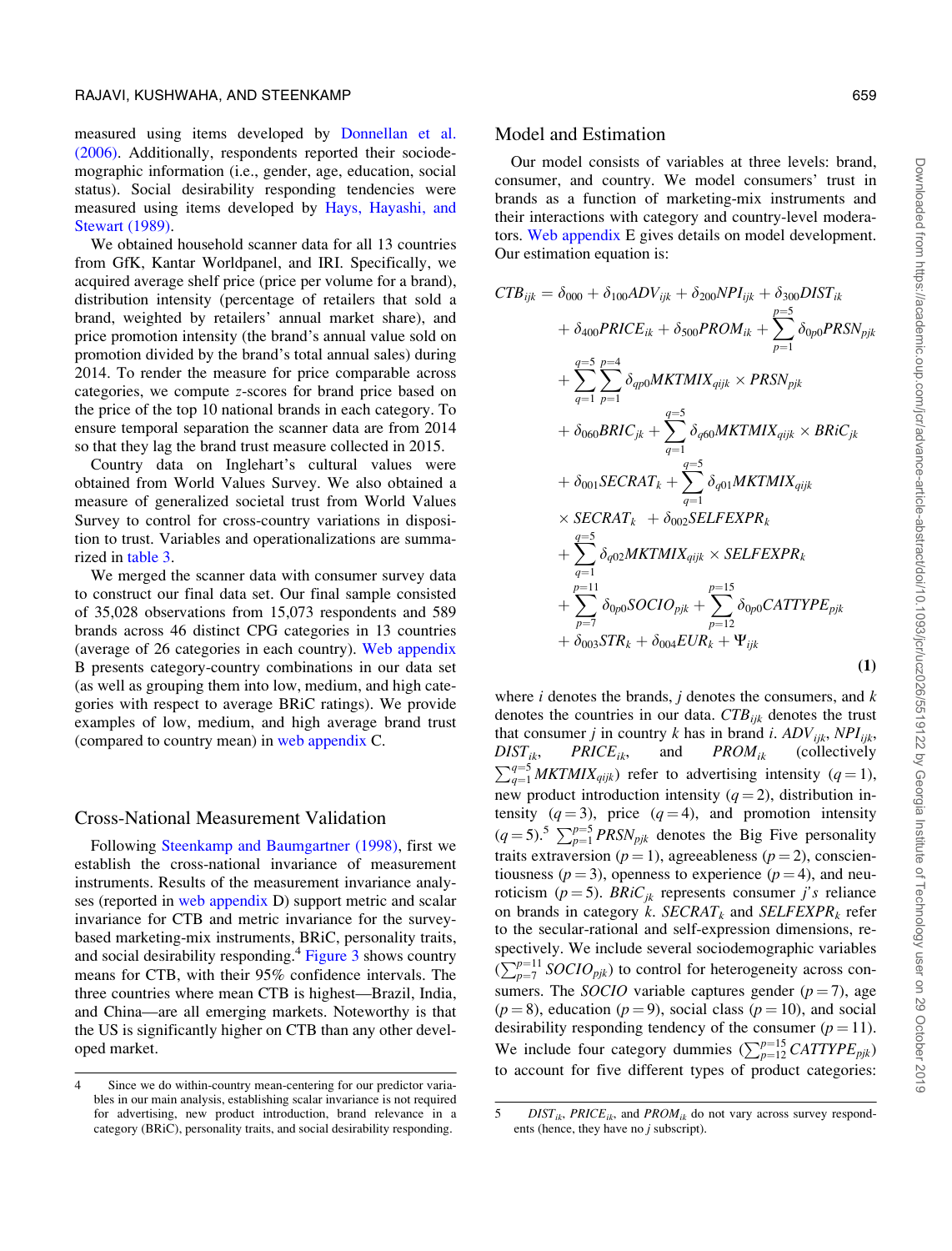# TABLE 3

#### VARIABLES AND DESCRIPTIONS

<span id="page-9-0"></span>

| Variable                                                                 | Operationalization                                                                                                                                                                                                                                                                                                | Reference                     | Source                               |
|--------------------------------------------------------------------------|-------------------------------------------------------------------------------------------------------------------------------------------------------------------------------------------------------------------------------------------------------------------------------------------------------------------|-------------------------------|--------------------------------------|
| Consumers' trust in brands<br>$(\bar{\alpha} = .79)$ [CTB]               | 1) Brand $m$ is a brand I trust. 2) Brand $m$ delivers what<br>it promises.                                                                                                                                                                                                                                       | Chaudhuri and Holbrook (2001) | Consumer surveys                     |
| Advertising intensity<br>$(\bar{\alpha} = .87)$ [ADV]                    | 1) Brand m is heavily advertised in newspapers, maga-<br>zines, TV, or internet. 2) Brand m advertises a lot.                                                                                                                                                                                                     | Steenkamp et al. (2010)       | Consumer surveys                     |
| New product introduction<br>intensity<br>$(\bar{\alpha} = .84)$ [NPI]    | 1) Brand m frequently introduces new products. 2)<br>Brand m has many new product introductions.                                                                                                                                                                                                                  | Steenkamp et al. (2010)       | Consumer surveys                     |
| Distribution intensity<br>[DIST]                                         | Percentage of retailers that sold brand m during a<br>year, weighted by retailers' market shares in the pre-<br>vious year.                                                                                                                                                                                       | Sotgiu and Gielens (2015)     | Scanner data                         |
| Price<br>[PRICE]                                                         | Value sales of brand m divided by its volume sales, av-<br>eraged over all purchase occasions, in the previous<br>year. For comparability across categories and coun-<br>tries, based on price of the top 10 brands in category<br>n, we computed z-scores for brand prices.                                      | Sotgiu and Gielens (2015)     | Scanner data                         |
| Price promotion intensity<br>[PROM]                                      | Total absolute value sales sold on promotion by brand<br>$m$ , divided by total absolute value sold by brand $m$ ,<br>per year (in the previous year).                                                                                                                                                            | Sotgiu and Gielens (2015)     | Scanner data                         |
| Brand relevance in a<br>category<br>$(\bar{\alpha} = .89)$ [BRiC]        | 1) In category $n$ the brand plays-compared to other<br>things—an important role. 2) In category $n$ I focus<br>mainly on the brand. 3) In category $n$ it is important<br>to purchase a brand name product. 4) In category n<br>the brand plays a significant role as to how satisfied I<br>am with the product. | Fischer et al. (2010)         | Consumer surveys                     |
| Traditional versus secular-<br>rational values<br>[SECRAT]               | Country scores derived from responses to multiple<br>items in large representative surveys. Scores range<br>from -2.0 to 2.0. Higher scores indicate a stronger<br>secular-rational culture.                                                                                                                      | Inglehart and Welzel (2005)   | WVS-Wave 5                           |
| Survival versus self-ex-<br>pression values<br>[SELFEXPR]                | Country scores derived from responses to multiple<br>items in large representative surveys. Scores range<br>from -2.5 to 2.5. Higher scores indicate a stronger<br>self-expression culture.                                                                                                                       | Inglehart and Welzel (2005)   | WVS-Wave 5                           |
| Extraversion [PRSN <sub>1</sub> ]<br>$(\bar{\alpha} = .78)$              | I see myself as someone who 1) is the life of the party<br>2) talks a lot 3) talks to a lot of different people at<br>parties.                                                                                                                                                                                    | Donnellan et al. (2006)       | Consumer surveys                     |
| Agreeableness [PRSN <sub>2</sub> ]<br>$(\bar{\alpha} = .75)$             | I see myself as someone who 1) sympathizes with<br>others' feelings 2) feels others' emotions 3) is really<br>interested in others.                                                                                                                                                                               | Donnellan et al. (2006)       | Consumer surveys                     |
| Conscientiousness<br>[PRSN <sub>3</sub> ]<br>$(\bar{\alpha} = .65)$      | I see myself as someone who 1) gets chores done right<br>away 2) likes order 3) makes a mess of things (re-<br>verse-coded).                                                                                                                                                                                      | Donnellan et al. (2006)       | Consumer surveys                     |
| Openness to experience<br>[PRSN <sub>4</sub> ]<br>$(\bar{\alpha} = .71)$ | I see myself as someone who 1) has a vivid imagina-<br>tion 2) is interested in abstract ideas 3) has a good<br>imagination.                                                                                                                                                                                      | Donnellan et al. (2006)       | Consumer surveys                     |
| Neuroticism [PRSN <sub>5</sub> ]<br>$(\bar{\alpha} = .68)$               | I see myself as someone who 1) has frequent mood<br>swings 2) is relaxed most of the time (reverse-<br>coded) 3) gets upset easily.                                                                                                                                                                               | Donnellan et al. (2006)       | Consumer surveys                     |
| Gender [SOCIO <sub>1</sub> ]                                             | What is your gender?                                                                                                                                                                                                                                                                                              |                               | Consumer surveys                     |
| Age [SOCIO <sub>2</sub> ]<br>Education [SOCIO <sub>3</sub> ]             | What is your age?<br>Which of these best describes your highest level of ed-<br>ucation? (No formal education; Education up to age:<br>12, 14, 16, 18; Higher education; University)                                                                                                                              |                               | Consumer surveys<br>Consumer surveys |
| Social class [SOCIO <sub>4</sub> ]                                       | If people in our society are divided into upper, upper<br>middle, middle, lower middle, working, and lower<br>classes, which class do you think you belong to?                                                                                                                                                    |                               | Consumer surveys                     |
| SDR [SOCIO <sub>5</sub> ]<br>$(\bar{\alpha} = .64)$                      | 1) I sometimes feel resentful when I don't get my way<br>2) I sometimes try to get even rather than forgive 3)<br>There have been occasions when I took advantage<br>of someone.                                                                                                                                  | Hays et al. (1989)            | Consumer surveys                     |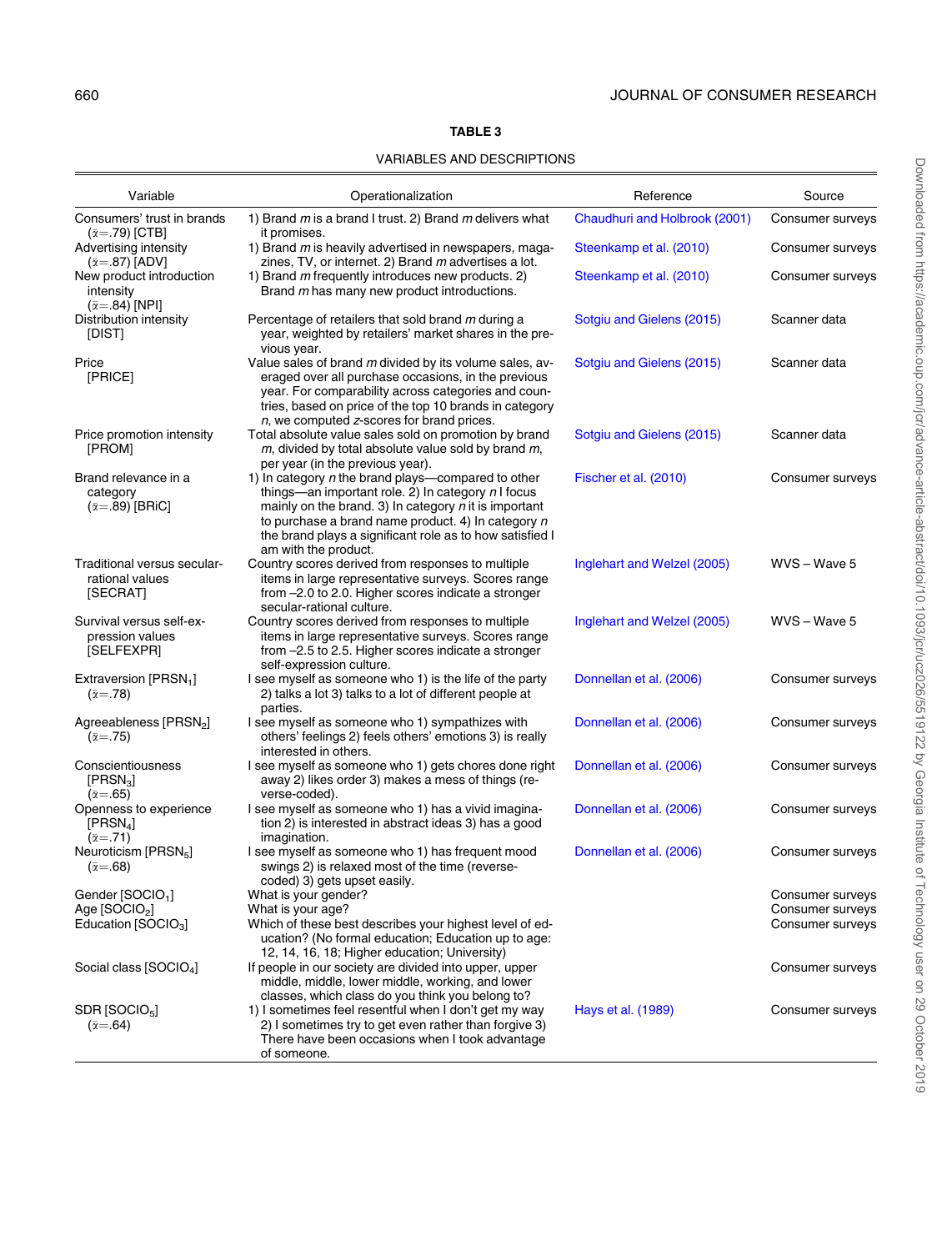<span id="page-10-0"></span>

| Variable                           | Operationalization                                                                                                                                                                          | Reference | Source           |
|------------------------------------|---------------------------------------------------------------------------------------------------------------------------------------------------------------------------------------------|-----------|------------------|
| Societal trust<br>[STR]            | Self-reported trust in others, constructed as the per-<br>centage of respondents answering yes to the ques-<br>tion "generally speaking, would you say that most<br>people can be trusted?" |           | WVS - Wave 5     |
| Product category type<br>[CATTYPE] | General product category specification ( $0 =$ food; $1 =$<br>beverage; $2 =$ household care; $3 =$ personal care; 4<br>$=$ animal food)                                                    |           | Consumer surveys |

TABLE 3 (CONTINUED)

NOTE.—CTB, ADV, NPI, PRSN<sub>1</sub>–PRSN<sub>5</sub>, BRiC, and SDR were scored on a seven-point scale where  $1 =$  "very strongly disagree,"  $2 =$  "disagree,"  $3 =$ "somewhat disagree,"  $4 =$  "neither agree nor disagree,"  $5 =$  "somewhat agree,"  $6 =$  "agree," and  $7 =$  "very strongly agree." Our initial analysis showed that for personality traits and social desirability responding, some of the original items (which were reverse-coded) did not correlate well with other items or exhibited lack of measurement variance across countries. We dropped those items.

#### FIGURE 3



#### MEAN CTB ACROSS THE COUNTRIES

beverage ( $p = 12$ ), personal care ( $p = 13$ ), household care  $(p = 14)$ , and pet food  $(p = 15)$ , with food as the baseline category. We also include two country-level control variables in our model:  $STR_k$  and  $EUR_k$ .  $STR_k$  captures generalized trust in others in a country. In our data, we have nine European countries; therefore, we include a dummy variable (i.e.,  $EUR_k$ ) to capture unobserved region-specific effects.

 $\delta_{100}$ ,  $\delta_{200}$ ,  $\delta_{300}$ ,  $\delta_{400}$ , and  $\delta_{500}$  represent the main effect of marketing-mix instruments on CTB.  $\sum_{q=1}^{q=5} \sum_{p=1}^{p=4} \delta_{qp0}$ capture the moderating impact of the four personality traits on the effectiveness of marketing activities on CTB. Retaining all 20 interactions between marketing-mix instruments and personality traits might lead to multicollinearity and unstable results. Therefore, we retain only interactions that are significant at the .10 level (see [Steenkamp and Geyskens 2014](#page-19-0) for a similar practice).  $\delta_{160}$ ,  $\delta_{260}, \delta_{360}, \delta_{460}$ , and  $\delta_{560}$  represent the moderating effect of BRiC on the sensitivity of CTB to the marketing activities.  $\delta_{101}$ ,  $\delta_{201}$ ,  $\delta_{301}$ ,  $\delta_{401}$ , and  $\delta_{501}$  represent the moderating effect of secular-rational values on the sensitivity of CTB to the marketing-mix instruments. Finally,  $\delta_{102}$ ,  $\delta_{202}$ ,  $\delta_{302}$ ,  $\delta_{402}$ , and  $\delta_{502}$  test the moderating impact of self-expression values on the sensitivity of CTB to the marketing-mix instruments.

 $\Psi_{iik}$  is the composite error term that includes a crossclassified brand random effect  $v_{ik}$ <sup>brand</sup>, which is normally distributed with zero mean and variance  $\sigma_2^2$ .  $v_{ik}$ <sup>brand</sup> captures brand-specific unobserved heterogeneity that might impact CTB. We use grand-mean centering for countrylevel variables and within-group centering for other variables that vary within consumers and across consumers. Since we examine relationships at multiple levels simultaneously, we use iterative maximum likelihood.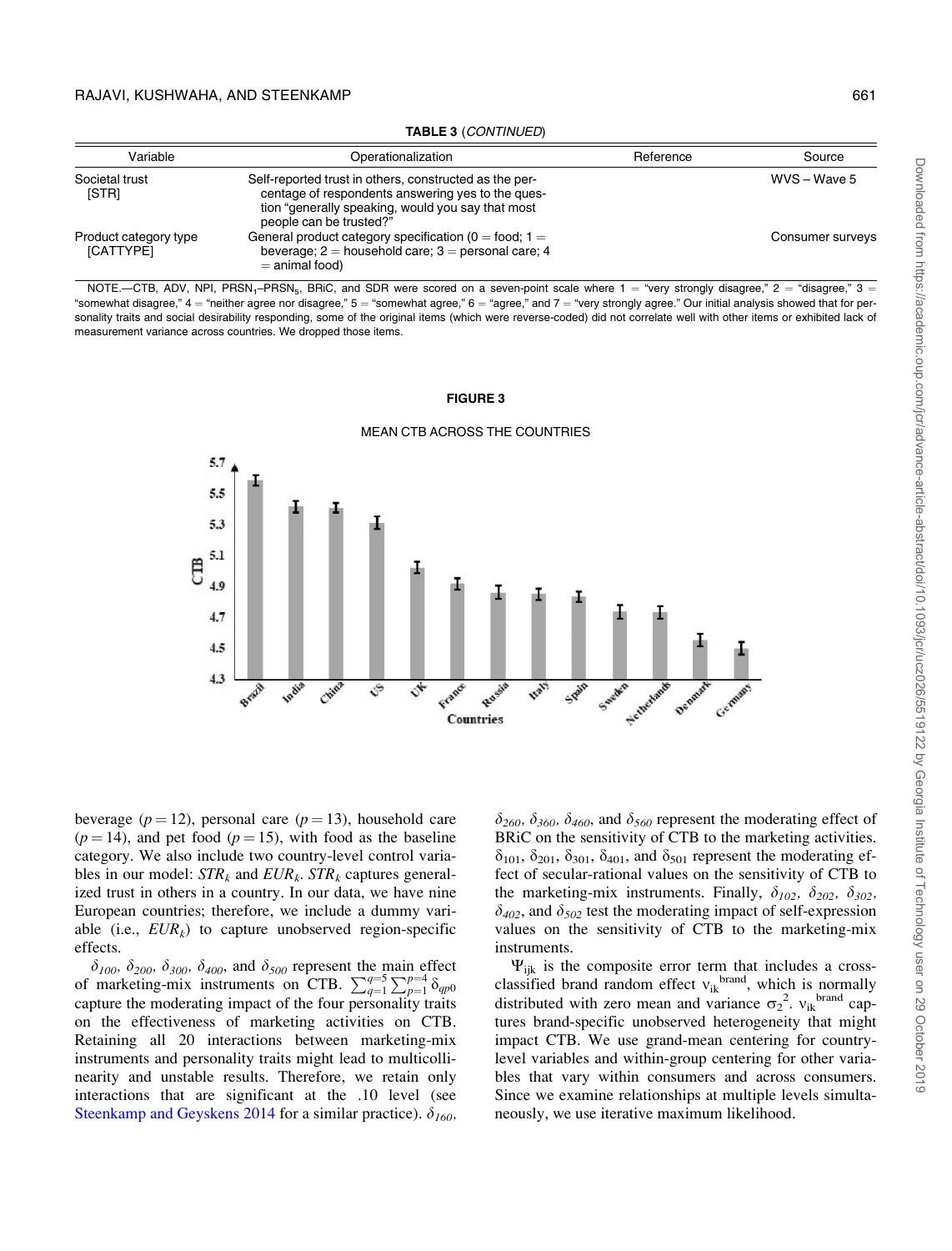#### Common Method Bias and Endogeneity

While we are interested in examining the effect of marketing-mix instruments on CTB, one could argue that the observed relationships between the marketing-mix instruments and CTB could be because the level of CTB influences managerial strategy in setting the level of marketing-mix activities. For example, if price promotions are used frequently by a brand in a particular country, is it because the brand has problems in that country (e.g., low CTB), or did the price promotions reduce CTB? Moreover, there could be unobserved variables that influence both marketing-mix activities and CTB (e.g., access to capital, managerial talent, suppliers, and social media capabilities). Hence, the effect of marketing-mix instruments on CTB might be overstated if, for example, managerial talent drives both. Additionally, the same individuals who rate CTB also rate advertising intensity, new product introduction intensity, and BRiC. This could lead to common method bias.

In order to address the common method bias and endogeneity concerns, we generate instrumental variables. We exploit the multimarket nature of our data set to construct valid Hausman-style instruments. We obtain meaningful instrumentation for marketing-mix instruments by using a brand's average marketing-mix values in the same category across other countries (see [web appendix](https://academic.oup.com/jcr/article-lookup/doi/10.1093/jcr/ucz026#supplementary-data) F for a detailed description of our IV approach). Similarly, for BRiC, we use average values across consumers in other countries. The instruments are sufficiently strong, as evidenced by the first-stage R-squared and F-statistics. Across the six scenarios, we obtain an average R-squared of 30%, and all incremental F-values exceed the common threshold of 10 (on average, the incremental F-values are 3,021). We estimate six predicted residuals from the first-stage regressions and then add the estimated residuals as control functions to the main model ([Petrin and Train 2010\)](#page-18-0). The instruments that we use are obtained from responses by other respondents in different countries. Therefore, our instruments not only address the endogeneity concerns, but also account for the common method bias.

#### RESULTS

#### Main Effects of Marketing-Mix Activities

Parameter estimates for the model specified in [equation 1](#page-8-0) are reported in [table 4](#page-12-0).<sup>6</sup> Note that we report unstandardized coefficients. In multilevel modeling, standardized coefficients are problematic because variance is partitioned across different levels. Advertising intensity ( $\gamma_{100} = .063$ ,  $p = .037$ , new product introduction intensity ( $\gamma_{200} = .381$ ,  $p < .001$ ), distribution intensity ( $\gamma_{300} = .182, p = .025$ ), and price ( $\gamma_{400} = .028$ ,  $p = .008$ ) have a significant positive effect on CTB, while price promotion intensity negatively impacts CTB ( $\gamma_{500} = -.241$ ,  $p = 058$ ). These results are consistent with our predictions regarding the effects of marketing activities on CTB.

[Figure 4](#page-13-0) illustrates the magnitude of these effects by presenting observed mean CTB scores for observations that are at least one standard deviation above (below) the mean of the marketing-mix instrument in question.<sup>7</sup> The largest difference is found for new product introduction intensity. CTB for brands low on this marketing-mix instrument is on average 4.41 versus an average CTB score of 5.93 for brands high on this instrument. Cohen's d for this effect is 1.44, which meets the cutoff for a large effect size.<sup>8</sup> Advertising also has a large effect (Cohen's  $d = .80$ ): CTB for brands low (high) on advertising is on average 4.56 (5.47). Price has a small effect ( $d = .23$ ), while the effects of distribution ( $d = .15$ ) and price promotion ( $d = .09$ ) are below the cutoff for a small effect size.

#### The Moderating Role of Personality Traits

Consistent with our earlier discussion, we find that the effect of advertising  $(\gamma_{110} = .010, p = .003)$  and new product activity ( $\gamma_{210} = .006$ ,  $p = .088$ ) is larger for consumers high on extroversion. Moreover, the effect of advertising is smaller for consumers that are higher on openness to experience  $(\gamma_{140} = -.017, p < .001)$ , which is in line with our predictions. Mixed support is found for conscientiousness. Consistent with our expectations, the effect of advertising is lower for consumers high on this trait ( $\gamma_{130} = -.014$ ,  $p =$ .001). However, new product activity has a more positive effect on CTB for more conscientious consumers ( $\gamma_{230}$  = .020,  $p < .001$ ). This might be explained by the cognitive nature of new product activity. By their very nature, new products introduce some new information in the market, which takes some effort to process. Conscientious people may be more prone to do that and, based on their processing of this information, feel that the brand is trying to improve and better meet consumer needs, which increases brand trust. Finally, we find that advertising has a larger effect on CTB for more agreeable consumers ( $\gamma_{120} = -.010$ ,  $p = .009$ , which contradicts our prediction. [Steenkamp](#page-19-0) [and Maydeu-Olivares \(2015\)](#page-19-0) argued that individuals high on agreeableness have more positive attitudes toward advertising. This might explain the positive effect we find in this study.

To get a sense of the magnitude of these interaction effects, [figure 5](#page-14-0) (panel A) provides the observed mean

<sup>6</sup> Out of the 20 interactions between marketing-mix instruments and personality traits, we retain and report only those interactions that are significant at  $p < .10$ .

<sup>7</sup> Everywhere in the results section, when we talk about high versus low values on a variable, it refers to one standard deviation above or below the mean.

<sup>8</sup> The cutoff value for a small, medium, and large effect size is .2, .5, and .8, respectively (Cohen 1988).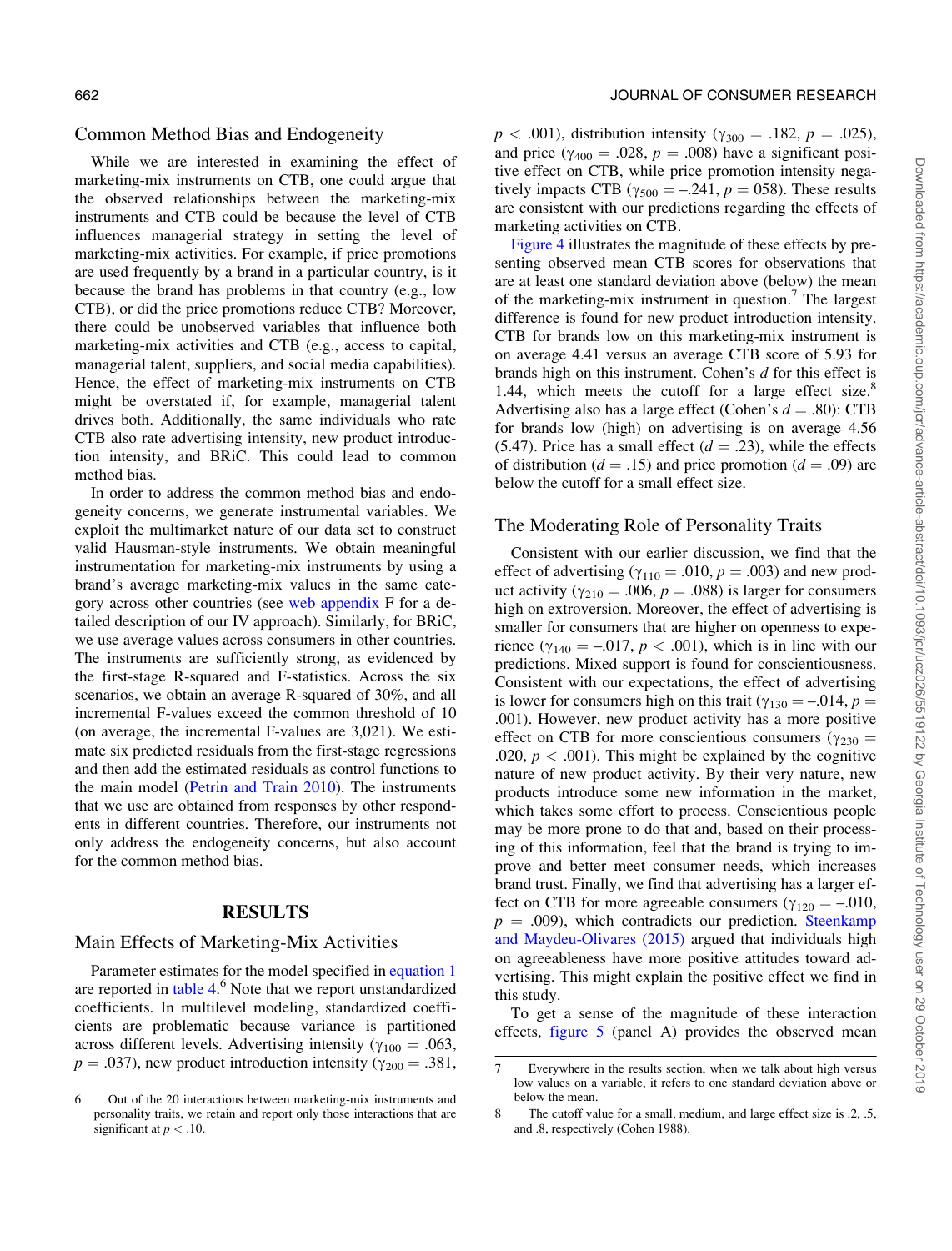<span id="page-12-0"></span>

| Covariate                                     | Parameter                                             | Expected sign            | Estimate | p-value |
|-----------------------------------------------|-------------------------------------------------------|--------------------------|----------|---------|
| Intercept                                     | $\gamma$ <sub>000</sub>                               |                          | 5.347    | <.001   |
| Main effects marketing-mix activities         |                                                       |                          |          |         |
| Advertising intensity (ADV)                   | $\gamma$ <sub>100</sub>                               | $^{+}$                   | .063     | .037    |
| New product introduction intensity (NPI)      | $\gamma_{200}$                                        | $^{+}$                   | .381     | <.001   |
| Distribution intensity (DIST)                 | $\gamma_{300}$                                        | $^{+}$                   | .182     | .025    |
| Price (PRICE)                                 | $\gamma$ <sub>400</sub>                               | $^{+}$                   | .028     | .008    |
| Price promotion intensity (PROM)              | $\gamma_{500}$                                        |                          | $-.241$  | .058    |
| Interactions with personality traits          |                                                       |                          |          |         |
| Extraversion $\times$ ADV                     | $\gamma$ <sub>110</sub>                               | $^+$                     | .010     | .003    |
| Extraversion $\times$ NPI                     | $\gamma_{210}$                                        | $^{+}$                   | .006     | .088    |
| Agreeableness $\times$ ADV                    | $\gamma_{120}$                                        | $^{+}$                   | $-.010$  | .009    |
| Conscientiousness $\times$ ADV                | $\gamma$ <sub>130</sub>                               | $\overline{\phantom{0}}$ | $-.014$  | .001    |
| Conscientiousness $\times$ NPI                | $\gamma_{230}$                                        |                          | .020     | <.001   |
| Openness to experience $\times$ ADV           | $\gamma$ <sub>140</sub>                               |                          | $-.017$  | <.001   |
| Interactions with brand relevance in category |                                                       |                          |          |         |
| $BRIC \times ADV$                             | $\gamma$ <sub>160</sub>                               | $ELM(-)$ , $ADT(+)$      | .021     | <.001   |
| $BRIC \times NPI$                             | $\gamma_{260}$                                        | $ELM(-)$ , $ADT(+)$      | .017     | <.001   |
| $BRIC \times DIST$                            | $\gamma_{360}$                                        | $ELM(-)$ , $ADT(+)$      | .063     | .014    |
| $BRIC \times PRICE$                           | $\gamma$ <sub>460</sub>                               | $ELM(-)$ , $ADT(+)$      | .015     | <.001   |
| $BRIC \times PROM$                            | $\gamma_{560}$                                        | $ELM(+)$ , $ADT(-)$      | .007     | .839    |
| Interactions with national culture            |                                                       |                          |          |         |
| SECRAT $\times$ ADV                           | $\gamma$ <sub>101</sub>                               | $ELM(-)$ , $ADT(+)$      | -.011    | .364    |
| SECRAT $\times$ NPI                           | $\gamma_{201}$                                        | $ELM(-)$ , $ADT(+)$      | .076     | <.001   |
| SECRAT $\times$ DIST                          | $\gamma_{301}$                                        | $ELM(-)$ , $ADT(+)$      | .017     | .919    |
| SECRAT $\times$ PRICE                         | $\gamma$ <sub>401</sub>                               | $ELM(-)$ , $ADT(+)$      | .057     | .001    |
| SECRAT $\times$ PROM                          | $\gamma$ <sub>501</sub>                               | $ELM(+)$ , $ADT(-)$      | $-.733$  | .006    |
| SELFEXPR $\times$ ADV                         | $\gamma$ <sub>102</sub>                               | $ELM(+)$ , $ADT(-)$      | $-.061$  | < 0.001 |
| SELFEXPR $\times$ NPI                         | $\gamma_{202}$                                        | $ELM(+)$ , $ADT(-)$      | $-.043$  | <.001   |
| SELFEXPR $\times$ DIST                        | $\gamma_{302}$                                        | $ELM(+)$ , $ADT(-)$      | .141     | .180    |
| SELFEXPR $\times$ PRICE                       | $\gamma$ <sub>402</sub>                               | $ELM(+)$ , $ADT(-)$      | $-.026$  | .071    |
| SELFEXPR $\times$ PROM                        | $\gamma_{502}$                                        | $ELM(-)$ , $ADT(+)$      | .121     | .573    |
| Sociodemographics and controls                |                                                       |                          |          |         |
| Gender (male: 0, female: 1)                   | $\gamma_{070}$                                        |                          | $-.026$  | .056    |
| Age                                           | $\gamma$ <sub>080</sub>                               |                          | $-.002$  | .008    |
| Education (in years)                          | $\gamma$ <sub>090</sub>                               |                          | $-.006$  | .184    |
| Social class                                  | $\gamma$ 0100                                         |                          | .002     | .642    |
| Extraversion                                  | $\gamma_{010}$                                        |                          | .004     | .509    |
| Agreeableness                                 | $\gamma_{020}$                                        |                          | .084     | <.001   |
| Conscientiousness                             | $\gamma$ <sub>030</sub>                               |                          | .078     | <.001   |
| Openness to experience                        | $\gamma_{040}$                                        |                          | .038     | < 0.001 |
| Neuroticism                                   | $\gamma$ <sub>050</sub>                               |                          | $-.031$  | < 0.001 |
| Brand relevance in category (BRiC)            | $\gamma$ <sub>060</sub>                               |                          | .191     | <.001   |
| Secular-rational culture (SECRAT)             | $\gamma$ <sub>001</sub>                               |                          | $-.123$  | .331    |
| Self-expression culture (SELFEXPR)            | $\gamma$ 002                                          |                          | $-.116$  | .041    |
| Socially desirable responding tendency        | $\gamma$ 0110                                         |                          | .008     | .130    |
| Generalized societal trust (STR)              | $\gamma$ <sub>003</sub>                               |                          | $-.001$  | .730    |
| European countries dummy (EUR)                | $\gamma$ 004                                          |                          | $-.441$  | < 0.001 |
| Category type (CATTYPE)                       | $\frac{\gamma_{0120} - \gamma_{0150}}{\gamma_{0150}}$ |                          | Included |         |
| Six control functions and brand random effect |                                                       |                          | Included |         |

TABLE 4 **RESULTS** 

NOTE.—N=35,028; p-values are one-sided for hypothesized effects and two-sided for others; ELM = Elaboration Likelihood Model; ADT = Accessibility-Diagnosticity Theory.

CTB score for low versus high level of the marketing-mix instrument in question—and the associated Cohen's d—for low versus high value of the moderator. To assess the effect size of the interaction, the difference between the two Cohen's  $ds$  ( $\Delta d$ ) is informative. The figure shows that the strongest effect sizes are associated with extraversion. Comparing the effect of advertising between consumers

low on extraversion ( $d = .55$ ) and high on extraversion (d  $= .92$ ) for a difference of .37 indicates that the interaction is of small-medium effect size. The interaction between extraversion and new product activity is associated with  $\Delta d$ of .33. The only other interaction that meets the cutoff for a small effect size is between advertising and openness to experience ( $\Delta d = .21$ ).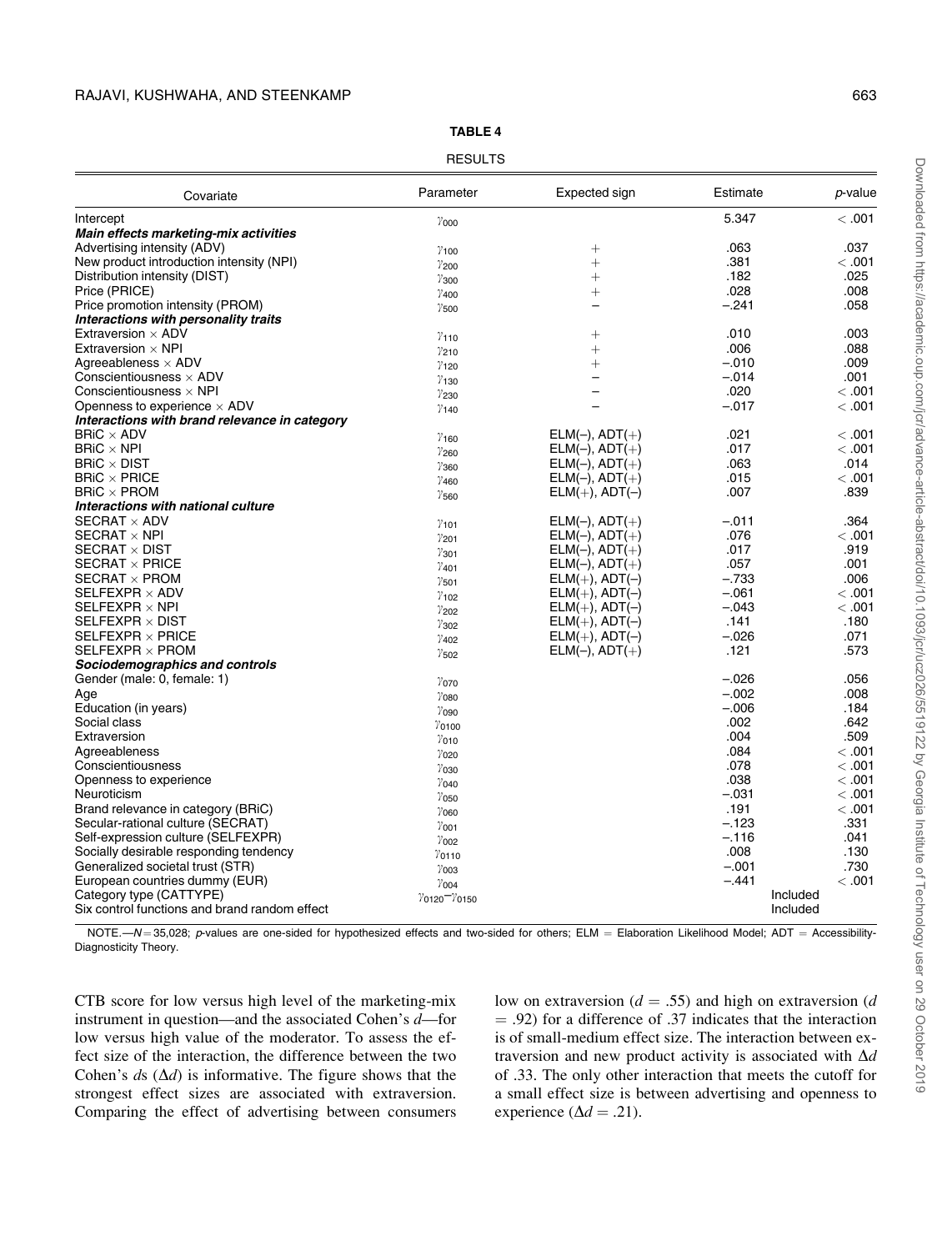# <span id="page-13-0"></span>The Moderating Role of Brand Relevance in a Category

We proposed rival explanations regarding the moderating role of BRiC as Accessibility-Diagnosticity Theory and the Elaboration Likelihood Model of persuasion posit diametrically opposing effects. We find that advertising intensity ( $\gamma_{160} = .021$ ,  $p < .001$ ), new product introduction intensity ( $\gamma_{260} = .017$ ,  $p < .001$ ), distribution intensity  $(\gamma_{360} = .062, p = .014)$ , and price  $(\gamma_{460} = .015, p < .001)$ have a stronger impact on CTB when BRiC is high compared to when it is low. The effect for price promotion is not significant. Thus, we find strong support for Accessibility-Diagnosticity Theory's predictions. [Figure 5](#page-14-0) (panel B) again provides observed mean CTBs. It highlights that the interaction effects are mostly substantial. For advertising,  $\Delta d = .69$ , a medium-large effect, for new products and price, the effect is close to medium ( $\Delta d$  = .45). The effect for distribution is more modest:  $\Delta d = .28$ .

#### The Moderating Role of National Culture

We proposed rival predictions regarding how the secularrational and self-expression cultural dimensions moderate the sensitivity of CTB to the marketing-mix activities. Consistent with the arguments of Accessibility-Diagnosticity Theory, we find that higher new product introduction intensity ( $\gamma_{201} = .076$ ,  $p < .001$ ), higher price  $(\gamma_{401} = .057, p = .001)$ , and lower price promotion intensity  $(\gamma_{501} = -.733, p = .006)$  have a stronger impact on CTB in countries high on secular-rational values compared to countries low on secular-rational values. The interactions for advertising and distribution intensity are not significant.

We find significant interactions for self-expression culture in the direction specified by Accessibility-Diagnosticity Theory, albeit not for all marketing-mix instruments. Consistent with Accessibility-Diagnosticity Theory, advertising intensity ( $\gamma_{102} = -.061, p < .001$ ), new product introduction intensity ( $\gamma_{202} = -.043$ ,  $p < .001$ ), and price ( $\gamma_{402} = -.026$ ,  $p = .071$ ) have a weaker impact on CTB in countries high on self-expression values. The other two interactions are not significant.

[Figure 5](#page-14-0) (panel C) depicts mean CTBs associated with the significant interaction effects. Four interaction effects

exceed the cutoff for a small effect size. The strongest effects by far are found for the interactions between selfexpression values and advertising intensity ( $\Delta d = .72$ ) and new product activity ( $\Delta d = .75$ ).

#### Sociodemographics and Control Variables

We find that women have lower trust in brands ( $\gamma_{070} =$ –.026,  $p = .056$ ) and that CTB declines with age ( $\gamma_{080} =$  $-0.002$ ,  $p = 0.007$ ). We also find that CTB is lower in European countries ( $\gamma_{004} = -.441$ ,  $p < .001$ ). This finding is in line with the fact that private labels command a larger market share in Europe than in any other continent.

We included the main effects of our moderators for proper interpretation of the interactions. Although they are not the focus of our study, they yield some interesting results. We find that people high on the trait of agreeableness exhibit higher CTB ( $\gamma_{020} = .084$ ,  $p < .001$ ). This is consistent with past research that identified the trait of trust as a subscale of agreeableness [\(McCrae and Costa 2008\)](#page-18-0). We also find that consumers scoring high on conscientiousness ( $\gamma_{030} = .078$ ,  $p < .001$ ) and openness to experience  $(\gamma_{040} = .038, p < .001)$  are higher on CTB, while neuroticism has a negative effect on CTB ( $\gamma_{0.50} = -.031$ ,  $p <$ .001). This finding is consistent with the notion that an individual holding a neurotic personality has a pessimistic attitude toward individuals and objects, which makes it difficult for him/her to trust individuals/entities [\(Tan and](#page-19-0) [Sutherland 2004\)](#page-19-0).

The main effect of BRiC is positive and significant ( $\gamma_{060}$ )  $=$  .191,  $p < .001$ ), suggesting that CTB is higher when in a particular product category, and brands are more important to a consumer. We find that consumers have lower trust in brands in countries high on self-expression values ( $\gamma_{002}$  =  $-116$ ,  $p = .041$ ). This finding is consistent with previous research, which argued that brands are expected to do worse in postmaterialistic countries [\(Holt 2002;](#page-18-0) [Steenkamp](#page-19-0) [and Geyskens 2014](#page-19-0)).

#### Robustness Checks

We conducted a series of checks to assess the robustness of our findings, including analyses with median split moderators, and models with manufacturer fixed effects and



FIGURE 4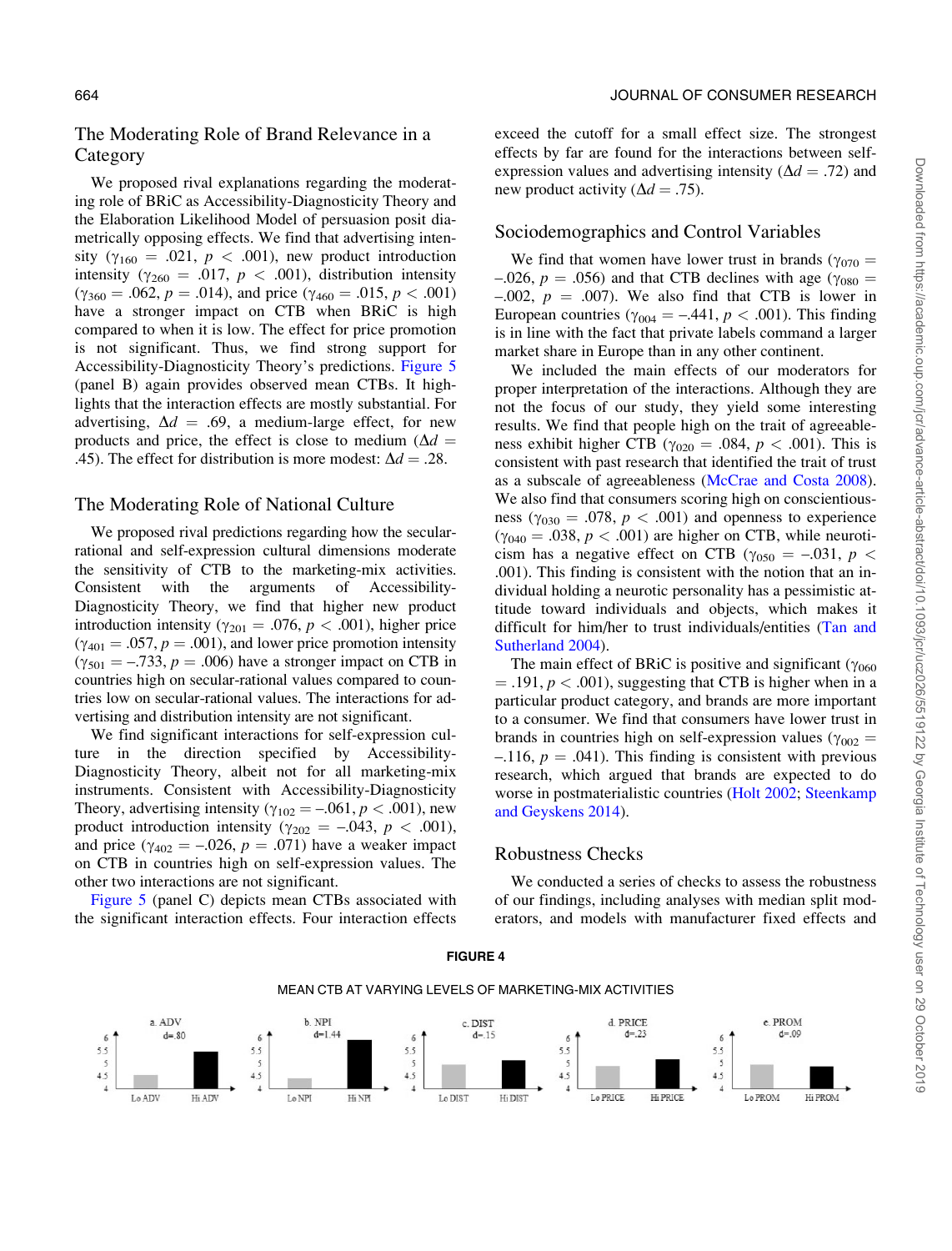<span id="page-14-0"></span>brand fixed effects. We also assessed our model's out-ofsample predictive power across three sets of analyses. The results are reported in web appendixes G–I. The overall conclusion is that our model findings exhibit a high degree of robustness.

# Other Country-Level Categorizations

While we focus on country differences using Inglehart's cultural framework, another, managerially more interesting, classification is between developed and emerging markets [\(Burgess and Steenkamp 2006\)](#page-17-0). Our set of countries includes the four most important emerging markets: Brazil, China, India, and Russia. We find that the signaling value of advertising and price is stronger in emerging markets than in developed markets (see [Table 5\)](#page-15-0). Compared to developed markets, brands have not been around as long in emerging markets; hence, knowledge about products and brands is generally less deep [\(Burgess and Steenkamp](#page-17-0) [2006\)](#page-17-0). In these contexts, advertising fulfills a more important role in creating brand awareness and communicating the brand message [\(Pauwels, Erguncu, and Yildirim 2013\)](#page-18-0). The larger role of price in emerging markets is consistent with recent research that showed that while consumers in emerging markets are more price conscious, they also rely more on price as an indicator to infer product performance [\(Zielke and Komor 2015\)](#page-19-0). Distribution has a large effect on CTB in developed markets but not in emerging markets. This may be due to the fact that in emerging markets, informal distribution and small, relatively unsophisticated mom-and-pop shops play a large role, while in developed markets, brands are almost exclusively offered in large,

Downloaded from https://academic.oup.com/jcr/advance-article-abstract/doi/10.1093/jcr/ucz026/5519122 by Georgia Institute of Technology user on 29 October 2019 Downloaded from https://academic.oup.com/jcr/advance-article-abstract/doi/10.1093/jcr/ucz026/5519122 by Georgia Institute of Technology user on 29 October 2019

sophisticated, and expensive-looking supermarkets ([Child,](#page-17-0) [Kilroy, and Naylor 2015](#page-17-0)). Such outlets have more characteristics of expensive brand-specific capital expenditures.

We use the richness of our data set to explore possible differences in the effects of marketing-mix activities on CTB across different country-level categorizations (e.g., Hofstede's cultural dimensions, country's religion, country's economic well-being) in an exploratory fashion. We use median values to categorize countries into low and high on different factors and run separate analyses on countries that are above versus below the median on a particular characteristic, with only the marketing-mix activities as regressors. We report the results of those analyses in [web appendix](https://academic.oup.com/jcr/article-lookup/doi/10.1093/jcr/ucz026#supplementary-data) J. The results confirm the importance of new product introduction intensity as the most important driver of CTB; its effect on CTB is significant across all countrylevel categorizations. Advertising is also generally an important driver of CTB; however, in certain contexts it does not significantly influence CTB (e.g., countries low on uncertainty avoidance or low on power distance). Overall, the results highlight interesting patterns that could be of interest to marketing managers and researchers. Discussing the possible underlying mechanisms behind these results is outside the scope of this article, but our findings may offer inspiration for future research.

# DISCUSSION

The brand value chain ([Keller and Lehmann 2003](#page-18-0)) has emerged as a useful framework to understand the chain of events through which brands create value. The key first link in this framework is that marketing activity of the firm



#### FIGURE 5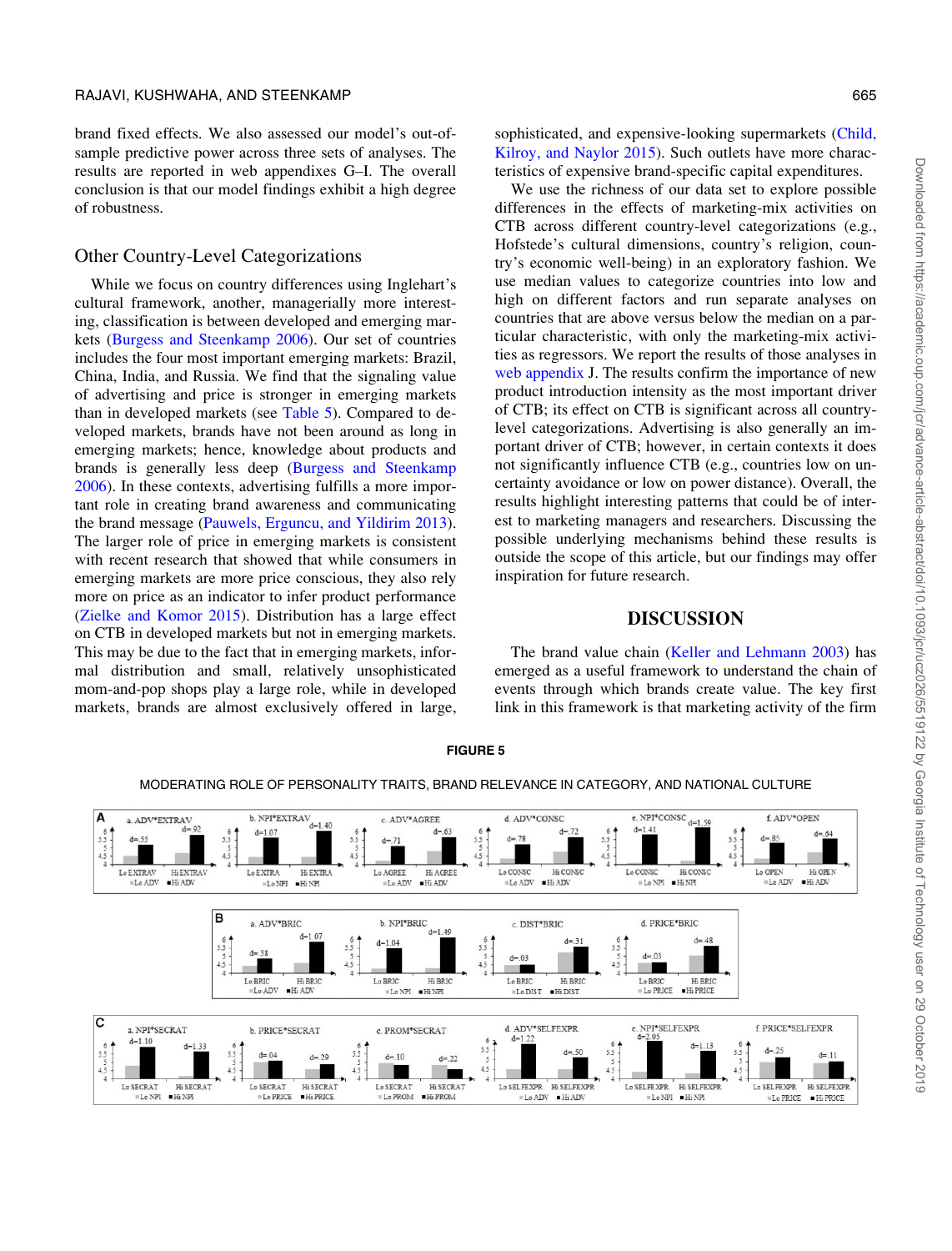<span id="page-15-0"></span>

| THE EFFECT OF MARKETING-MIX ON CTB ACROSS |
|-------------------------------------------|
|                                           |

TABLE 5

|                 | Emerging<br><b>Markets</b> | Developed<br>Countries | p-value<br>(difference) |
|-----------------|----------------------------|------------------------|-------------------------|
| Advertising     | $.133 \,(< .001)$          | .034(.039)             | .018                    |
| New products    | $.419 \,(& .001)$          | $.417 \ (< .001)$      | .966                    |
| Distribution    | $-.037(.651)$              | .270 (< .001)          | .001                    |
| Price           | .045(.133)                 | .007(.523)             | .234                    |
| Price promotion | $-.271(.179)$              | $-.308(.009)$          | .872                    |

NOTE —Numbers in parentheses are two-sided *p*-value.

influences the consumer mindset with respect to the brand. If the firm is ineffective in affecting the customer mindset with its marketing, the subsequent links in the framework become moot. Our study elaborates and extends the brand value chain. First, it expands the framework by introducing brand trust as an important customer mindset element. CTB has become a top managerial concern and has also spawned a considerable amount of academic research, documenting its effect on various brand performance metrics. Second, we extend the brand value chain by identifying the context in which the firm operates as a key multiplier, intervening between marketing activity and customer mindset. We specify three context domains: consumer, category, and country. We develop arguments regarding the main effects of five marketing-mix activities on CTB as well as the multiplier effects of personality traits (consumer), brand relevance in a category (category), and secular-rational and self-expression values (country). The effects were examined using a dedicated data set that combined consumer surveys, household scanner data, and country data across 589 brands in 46 CPG categories, across 13 countries, which collectively account for half of the world's population. The cross-national data used in this study provide a strong test of the generalizability of the findings. Consistent with the expanded brand-value-chain framework, marketing-mix activity affected CTB, and the judgment context acted as a systematic multiplier, weakening or strengthening the effects of marketing program investments on CTB.

We find that, with the exception of extraversion, the multiplying role of consumers' personality traits was small to negligible, and also not always consistent with their overall thinking styles. On the other hand, brand relevance in a category (BRiC) had a much larger multiplier effect. This suggests that overall thinking styles are less useful to understand the use of market signals in attitude formation than category-specific measures. This does not detract from the theory of thinking styles but suggests that to understand formation of attitudes toward specific objects (in our case, trust in specific brands), we need more specific measures.

In our theorizing, we discussed rival predictions for BRiC and national culture, based on Accessibility-Diagnosticity Theory and the Elaboration Likelihood Model of persuasion. Our findings across categories and countries consistently supported Accessibility-Diagnosticity Theory. This is interesting; after all, both are established theories of attitude formation. Yet they could be reconciled if, for consumers, firms' marketing activities contain real information that requires some thoughtful consideration. If consumers are economic experts, they would be aware of the information content of the market signals. They would intuitively understand that if firms renege on their promises, they would lose repeat business, and hence, the signals are valid. There are indirect indications that this might be the case. The two marketing-mix activities for which the strongest interactions were consistently found are advertising and new product activity. For advertising, [Kirmani \(1990\)](#page-18-0) and [Kirmani and Wright \(1989\)](#page-18-0) provide evidence that consumers may indeed link adverting to quality and sales potential. And for many consumers, new product activity is important, as it can fill relevant niches in the marketplace [\(Schmalensee 1978\)](#page-19-0). According to [Nielsen \(2015\)](#page-18-0), almost two-thirds of respondents in a global survey said they like it when manufacturers introduce new products, and more than half said they purchased a new product during their last shopping trip.

We find a strong multiplier role for Inglehart's theory of national culture. So far, his theory has received little attention in the literature. Yet his work is rooted in (post)materialism and (post)modernity, which are concepts that are of great importance to consumer researchers. We believe his theory deserves more attention in marketing and consumer behavior.

#### Managerial Implications

The brand value chain is a structured means for managers to understand where and how value is created and suggests where to look to improve that process. According to [Keller and Lehmann \(2003\)](#page-18-0), brand and category marketing managers are likely to be particularly interested in the customer mindset and the impact of the marketing program on customers. They create value through smart investments in their marketing program and by maximizing the multiplier effects to the extent possible. So, what are smart investments, from the perspective of maximizing CTB (i.e., allocating more resources to advertising and new product activity)? These two marketing activities have a large effect (in Cohen's sense) on CTB, while the effect of the other three instruments is small at best. Regarding advertising, this gives brand managers additional leverage to make their case that it should not be evaluated only on sales lift. Advertising builds brand trust, and this message should resonate with the C-suite, as brand trust is top of mind for many CEOs [\(Consumer Goods Forum 2015](#page-17-0)). Our findings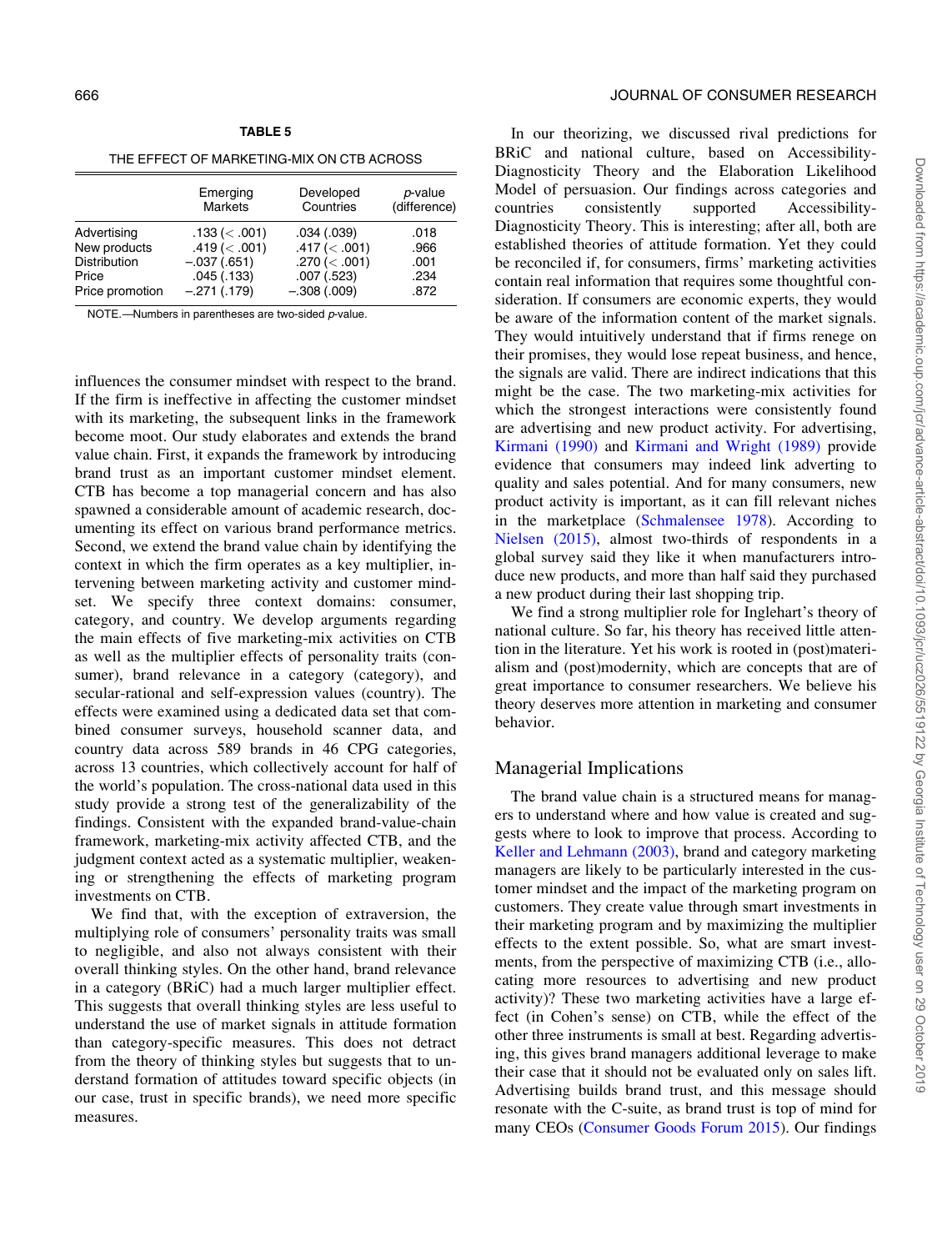also support continued investments in innovation by firms, which is contrary to industry practice, at least for large firms ([Steenkamp and Sloot 2019\)](#page-19-0).

We further find that the effectiveness of these two major trust-building marketing activities is substantially (in terms of effect size) moderated by a person's degree of extraversion, category BRiC, and country espousal of selfexpression values. Segmenting the market on a personality trait like extraversion is possible, but the likelihood of success is probably not high ([Wedel and Kamakura 1998,](#page-19-0) 16). National culture is a given, too. In this sense, whether these multipliers inhibit or facilitate value creation may be largely out of the hands of the marketer. Yet, as argued by [Keller and Lehmann \(2003,](#page-18-0) 31), recognizing their uncontrollable nature is important to help put in perspective the relative success or failure of trust-building programs. Marketers cannot be logically held accountable for context multipliers that they cannot influence. So, if marketers in a brand strategy session are comparing trust in the firm's brand across countries, and they find that CTB is lower in the US than in China, before concluding that the US manager is not doing their job, they need to correct scores to account for the fact that the US rates high on self-expression, while China rates low. Our parameter estimates and the publicly available country scores on the Inglehart dimensions can be used to make the necessary correction.

However, creative managers can do something about brand relevance in a category, either individually or via trade organizations. The two constituent components of BRiC are risk reduction and social demonstrance [\(Fischer](#page-18-0) [et al. 2010\)](#page-18-0). Advertising can play a major role to highlight the adverse consequences of not selecting your brand—rejection by peers (social demonstrance) or disappointing product performance.9 This will be most effective if the market leader or multiple brands in the same category do this. In many product categories, and certainly in the CPG industry studied in this article, private labels are the main homogenizing factor reducing BRiC. Individual or collective actions to differentiate the brand (brands) from private labels, then, can help increase BRiC. An example of individual brand action is to communicate to consumers that the brand does not manufacture private labels. Tylenol runs TV ads in which employees make the following promise: "We don't make store brand pain relievers. We make Tylenol." Pledge announces on its packaging in red, bold, capital letters that "THIS FORMULA IS NOT SOLD TO ANY RETAILER AS A STORE BRAND." An example of collective action is the long-running advertising campaign run by the Austrian Association of Brand Manufacturers (which counts companies like Mars, P&G, and Colgate-Palmolive as members), which uses slogans like "Die

Marke garantiert den Unterschied" [the brand guarantees the difference] and "Das Original: Achten Sie auf die Marke" [The original: Pay attention to the brand]. The motivation for this campaign was that "many consumers think that PLs and NBs are actually the same product, only in different packaging." The campaign has since been adopted by other European associations of brand manufacturers.

Using advertising to increase BRiC kills multiple birds with one stone. First, it is yet another way in which advertising contributes to the brand value chain. Second, BRiC itself has a direct effect on CTB. Third, higher BRiC (either via increased CTB or directly; this has not been researched yet) is associated with improved brand performance, especially price premiums and brand equity ([Fischer et al. 2010](#page-18-0)).

#### Limitations and Further Research

Our empirical setting casts a wide net, leading to empirical generalizations. Yet our data are not without limitations, which offers three lines of further inquiry. First, our data are cross-sectional. An interesting question is whether and how CTB changes over time. Addressing this question requires longitudinal data with repeated measurements of CTB on the same people. This allows one to estimate latent change trajectories ([Steenkamp and Maydeu-Olivares](#page-19-0) [2015\)](#page-19-0) and relate the parameters of change to marketing program investments. Second, field experiments or lab experiments can be used for a more detailed causal explanation of the observed regularities in our study. Lab experiments would specifically be helpful in determining the underlying mechanisms at play. Researchers can test the accessibility-diagnosticity mechanism against alternative explanations to detect the underlying mechanism causing the observed relationships between marketing-mix activities and CTB. We speculated that perhaps the Elaboration Likelihood Model and Accessibility-Diagnosticity Theory might be reconcilable if, for consumers, firms' marketing activities contain real information that requires some thoughtful consideration. Future research should investigate this possibility. Third, in our research, advertising intensity and new product introduction intensity were operationalized using survey items developed and validated in past research [\(Steenkamp, van Heerde, and](#page-19-0) [Geyskens 2010](#page-19-0); [Steenkamp and Geyskens 2014\)](#page-19-0). Future research should examine whether these findings are replicated with secondary data.

The brand-value-chain model includes program quality multipliers, which were not considered in this study. It remains to be seen whether program quality multipliers interact with the context multipliers we have introduced in strengthening or weakening the effect of marketing-mix activities.

<sup>9</sup> We focus on advertising, as [Fischer et al. \(2010\)](#page-18-0) documented that heavy advertising is associated with higher BRiC. New product activity may be another way to increase BRiC.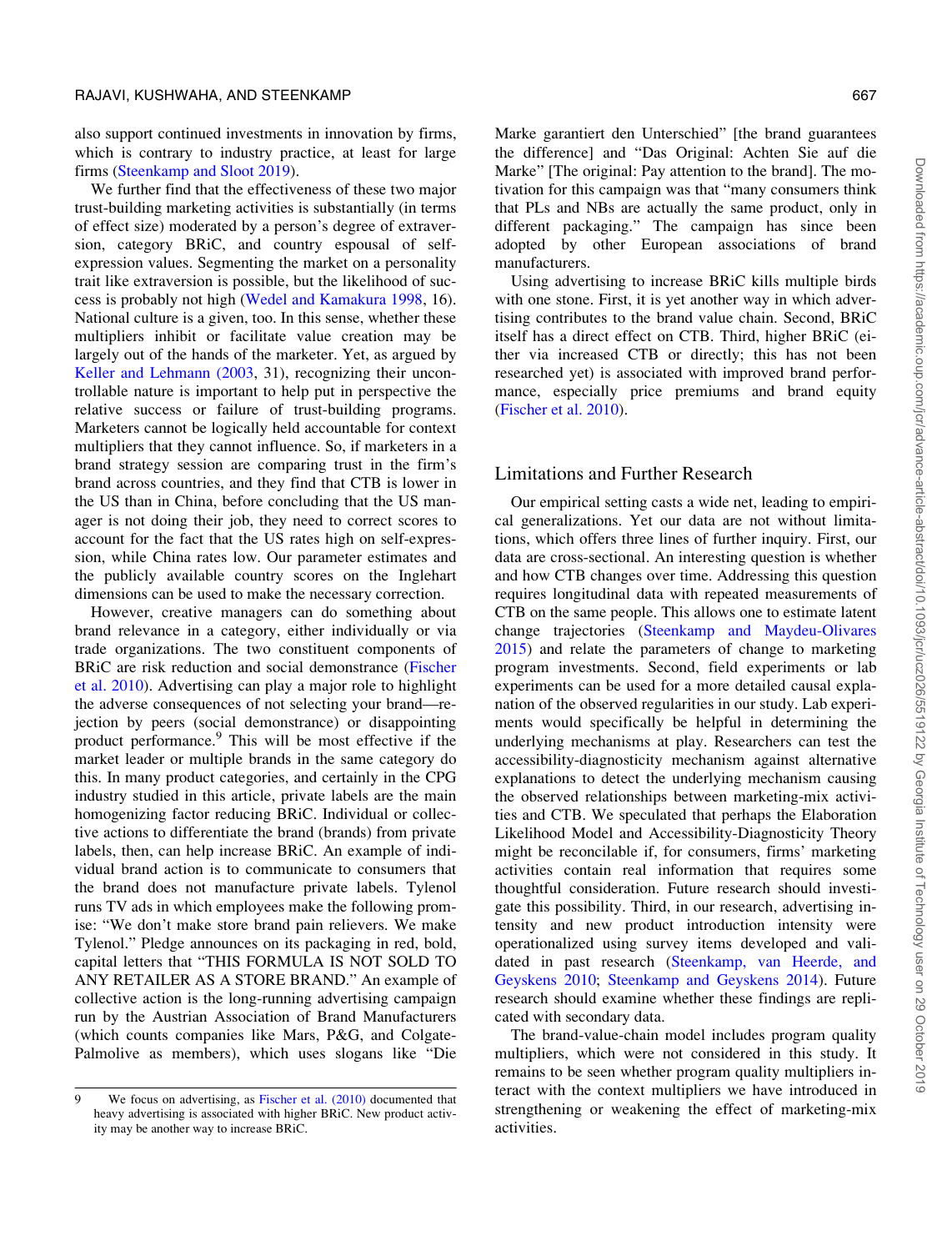<span id="page-17-0"></span>In our study, we find that with the exception of extraversion, the moderating role of personality traits is very small. This raises several questions. First, what is special about extraversion that underlies this fairly strong effect? Second, might direct measures of thinking style ([Pacini](#page-18-0) [and Epstein 1999\)](#page-18-0) yield stronger results? Third, might consumer traits that are conceptually related to the Big Five [\(Steenkamp and Maydeu-Olivares 2015\)](#page-19-0) be more pertinent consumer multipliers than personality traits? Future re-

In information economics theory, it is crucial that consumers observe brand-specific investments. The brands in our study were the largest brands in their category. It is likely that their marketing activity is more easily observable than that of minor brands. For example, past research has showed that advertising intensity has differential impacts across well-known brands and lesser-known brands (Campbell and Keller 2003). Future research could extend our work by examining CTB and the role of marketing-mix activities therein for lesser-known brands.

search should look into these questions.

Finally, future research could extend empirical testing to consumer durables. Do marketing-mix activities still play the same trust-building role in these categories? We speculate that this will indeed be the case since the emergence of e-WOM means that any attempt to renege on promises will quickly be known to multitudes of consumers who just entered the market. We believe this topic requires further investigation.

# DATA COLLECTION INFORMATION

The individual-level survey data that we used in this study was collected by the global market research agencies GfK and Kantar Worldpanel in 2015. The household scanner panel data, which was used for measures on price, distribution, and price promotion, was collected by GfK, Kantar Worldpanel, and IRI. The authors acquired survey data and scanner panel data from AiMark. The first author conducted all empirical analyses in this study.

#### REFERENCES

- Aaker, Jennifer L. (2000), "Accessibility or Diagnosticity? Disentangling the Influence of Culture on Persuasion Processes and Attitudes," Journal of Consumer Research, 26 (4), 340–57.
- Batra, Rajeev, Aaron Ahuvia, and Richard P. Bagozzi (2012), "Brand Love," Journal of Marketing, 76 (2), 1–16.
- Baumgartner, Hans (2002), "Toward a Personology of the Consumer," Journal of Consumer Research, 29 (2), 286–92.
- Belk, Russell W. (1974), "An Exploratory Assessment of Situational Effects in Buyer Behavior," Journal of Marketing Research, 11 (2), 156–63.
- Blattberg, Robert C. and Scott A. Neslin (1989), "Sales Promotion: The Long and the Short of It," Marketing Letters, 1 (1), 81–97.
- Boulding, William and Amna Kirmani (1993), "A Consumer-Side Experimental Examination of Signaling Theory: Do Consumers Perceive Warranties as Signals of Quality?" Journal of Consumer Research, 20 (1), 111–23.
- Burgess, Steven M. and Jan-Benedict E. M. Steenkamp (2006), "Marketing Renaissance: How Research in Emerging Markets Advances Marketing Science and Practice," International Journal of Research in Marketing, 23 (4), 337–56.
- Campbell, Margaret C. and Kevin Lane Keller (2003), "Brand Familiarity and Advertising Repetition Effects," Journal of Consumer Research, 30 (2), 292–304.
- Chaudhuri, Arjun and Morris B. Holbrook (2001), "The Chain of Effects from Brand Trust and Brand Affect to Brand Performance: The Role of Brand Loyalty," Journal of Marketing, 65 (2), 81–93.
- Child, Peter, Thomas Kilroy and James Naylor (2015), "Modern Grocery and the Emerging-Market Consumer: A Complicated Courtship," McKinsey,<http://bit.ly/1Uf9aBY>.
- Chu, Wujin and Woosik Chu (1994), "Signaling Quality by Selling through a Reputable Retailer: An Example of Renting the Reputation of Another Agent," Marketing Science, 13 (2), 177–89.
- Consumer Goods Forum (2015), "Trust Tops the CEO Agenda at the Consumer Goods Forum Annual Summit," April 28, [https://bit.ly/2Io2RjD.](https://bit.ly/2Io2RjD)
- Datta, Hannes, Kusum L. Ailawadi, and Harald J. van Heerde (2017), "How Well Does Consumer-based Brand Equity Align with Sales-based Brand Equity and Marketing-Mix Response?" Journal of Marketing, 81 (3), 1–20.
- Dawar, Niraj and Philip Parker (1994), "Marketing Universals: Consumers' Use of Brand Name, Price, Physical Appearance, and Retailer Reputation as Signals of Product Quality," Journal of Marketing, 58 (2), 81–95.
- Delgado-Ballester, Elena and José Luis Munuera-Alemán (2001), "Brand Trust in the Context of Consumer Loyalty," European Journal of Marketing, 35 (11/12), 1238–58.
- Donnellan, M. Brent, Frederick L. Oswald, Brendan M. Baird, and Richard E. Lucas (2006), "The Mini-IPIP Scales: Tiny-Yet-Effective Measures of the Big Five Factors of Personality," Psychological Assessment, 18 (2), 192–203.
- Edelman (2017), "2017 Edelman Trust Barometer," January 21, <https://tinyurl.com/ybu9bh2j>.
- Epstein, Seymour, Rosemary Pacini, Veronika Denes-Raj, and Harriet Heier (1996), "Individual Differences in Intuitive– Experiential and Analytical–Rational Thinking Styles,' Journal of Personality and Social Psychology, 71 (2), 390–405.
- Erdem, Tülin (1998), "An Empirical Analysis of Umbrella Branding," Journal of Marketing Research, 35 (3), 339–51.
- Erdem, Tülin and Joffre Swait (1998), "Brand Equity as a Signaling Phenomenon," Journal of Consumer Psychology, 7 (2), 131–57.
- ———. (2004), "Brand Credibility, Brand Consideration, and Choice," Journal of Consumer Research, 31 (1), 191–8.
- Erdem, Tülin, Joffre Swait, and Jordan Louviere (2002), "The Impact of Brand Credibility on Consumer Price Sensitivity," International Journal of Research in Marketing, 19 (1), 1–19.
- Erdem, Tülin, Joffre Swait, and Ana Valenzuela (2006), "Brands as Signals: A Cross-Country Validation Study," Journal of Marketing, 70 (1), 34–49.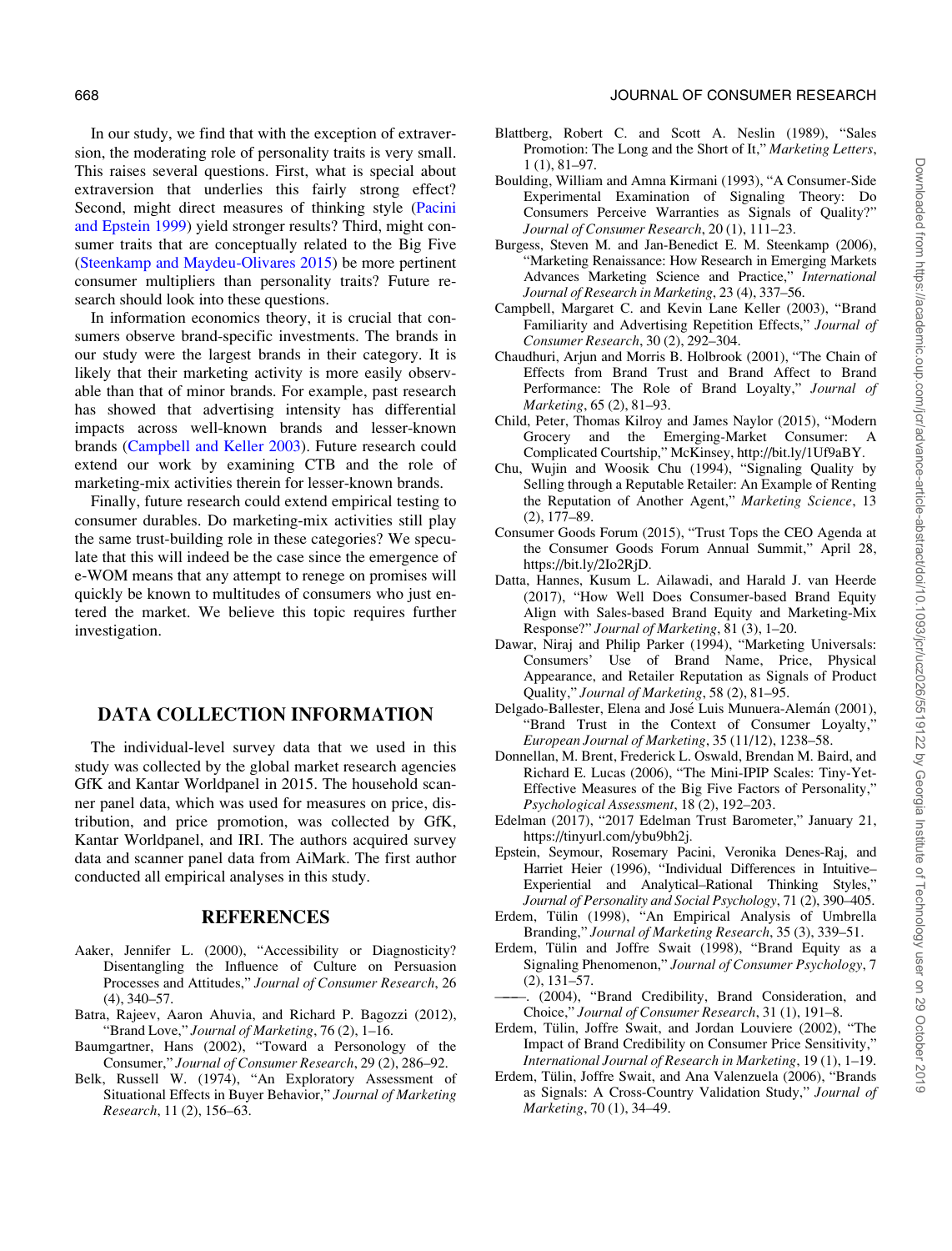- <span id="page-18-0"></span>Feldman, Jack M. and John G. Lynch Jr. (1988), "Self-Generated Validity and Other Effects of Measurement on Belief, Attitude, Intention, and Behavior," Journal of Applied Psychology, 73 (3), 421–35.
- Fischer, Marc, Franziska Völckner, and Henrik Sattler (2010), "How Important Are Brands? A Cross-Category, Cross-Country Study," Journal of Marketing Research, 47 (5), 823–39.
- Hays, Ron D., Toshi Hayashi, and Anita L. Stewart (1989), "A Five-Item Measure of Socially Desirable Response Set," Educational and Psychological Measurement, 49 (3), 629–36.
- Herbst, Kenneth C., Eli J. Finkel, David Allan, and Gráinne M. Fitzsimons (2011), "On the Dangers of Pulling a Fast One: Advertisement Disclaimer Speed, Brand Trust, and Purchase Intention," Journal of Consumer Research, 38 (5), 909–19.
- Herr, Paul M., Frank R. Kardes, and John Kim (1991), "Effects of Word-of-Mouth and Product-Attribute Information on Persuasion: An Accessibility-Diagnosticity Perspective," Journal of Consumer Research, 17 (4), 454–62.
- Holt, Douglas B. (2002), "Why Do Brands Cause Trouble? A Dialectical Theory of Consumer Culture and Branding," Journal of Consumer Research, 29 (1), 70–90.
- Hoyer, Wayne D. and Steven P. Brown (1990), "Effects of Brand Awareness on Choice for a Common, Repeat-Purchase Product," Journal of Consumer Research, 17 (2), 141–8.
- Inglehart, Ronald and Wayne E. Baker (2000), "Modernization, Cultural Change, and the Persistence of Traditional Values," American Sociological Review, 65 (1), 19–51.
- Inglehart, Ronald and Christian Welzel (2005), Modernization, Cultural Change, and Democracy: The Human Development Sequence, New York: Cambridge University Press.
- Inman, J. Jeffrey, Leigh McAlister, and Wayne D. Hoyer (1990), "Promotion Signal: Proxy for a Price Cut?" Journal of Consumer Research, 17 (1), 74–81.
- Keller, Kevin Lane and Donald R. Lehmann (2003), "How Do Brands Create Value?" Marketing Management, 12 (3), 26–31.
- ———. (2006), "Brands and Branding: Research Findings and Future Priorities," Marketing Science, 25 (6), 740–59.
- Kirmani, Amna (1990), "The Effect of Perceived Advertising Costs on Brand Perceptions," Journal of Consumer Research, 17 (2), 160–71.
- Kirmani, Amna and Akshay R. Rao (2000), "No Pain, No Gain: A Critical Review of the Literature on Signaling Unobservable Product Quality," Journal of Marketing, 64 (2), 66–79.
- Kirmani, Amna and Peter Wright (1989), "Money Talks: Perceived Advertising Expense and Expected Product Quality," Journal of Consumer Research, 16 (3), 344–53.
- Klein, Benjamin and Keith B. Leffler (1981), "The Role of Market Forces in Assuring Contractual Performance," Journal of Political Economy, 89 (4), 615–41.
- Kotler, Philip (2002), Marketing Management, Englewood Cliffs, NJ: Prentice-Hall.
- Li, Yan and Hongwei He (2013), "Evaluation of International Brand Alliances: Brand Order and Consumer Ethnocentrism," Journal of Business Research, 66 (1), 89–97.
- McCracken, Grant (1986), "Culture and Consumption: A Theoretical Account of the Structure and Movement of the Cultural Meaning of Consumer Goods," Journal of Consumer Research, 13 (1), 71–84.
- McCrae, Robert R. and Paul T. Costa Jr. (1990), Personality in Adulthood, New York: Guilford.
- (2008), "The Five-Factor Theory of Personality," in Handbook of Personality: Theory and Research, 3rd ed., ed. Oliver P. John, Richard W. Robins, and Lawrence A. Pervin, New York: Guilford, 159–81.
- Menon, Geeta and Priya Raghubir (2003), "Ease-of-Retrieval as an Automatic Input in Judgments: A Mere-Accessibility Framework?" Journal of Consumer Research, 30 (2), 230–43.
- Milgrom, Paul and John Roberts (1986), "Price and Advertising Signals of Product Quality," Journal of Political Economy, 94 (4), 796–821.
- Millward Brown (2016), "BrandZ Top 100 Most Valuable Global Brands 2016,"<https://bit.ly/2WOgdys>.
- ——. (2018), "2018 BrandZ Top 100 Global Brands," [https://goo.](https://goo.gl/jiwvzJ) [gl/jiwvzJ.](https://goo.gl/jiwvzJ)
- Nanda, Rich (2014), "The 2014 American Pantry Study," Deloitte, [https://tinyurl.com/y7yar3pz.](https://tinyurl.com/y7yar3pz)
- Nielsen (2015), "Looking to Achieve New Product Success?" June 23, [https://goo.gl/U1d6Dj.](https://goo.gl/U1d6Dj)
- Pacini, Rosemary and Seymour Epstein (1999), "The Relation of Rational and Experiential Information Processing Styles to Personality, Basic Beliefs, and the Ratio-Bias Phenomenon," Journal of Personality and Social Psychology, 76 (6), 972–87.
- Papatla, Purushottam and Lakshman Krishnamurthi (1996), "Measuring the Dynamic Effects of Promotions on Brand Choice," Journal of Marketing Research, 33 (1), 20–35.
- Park, C. Whan, Deborah J. MacInnis, Joseph Priester, Andreas B. Eisingerich, and Dawn Iacobucci (2010), "Brand Attachment and Brand Attitude Strength: Conceptual and Empirical Differentiation of Two Critical Brand Equity Drivers," Journal of Marketing, 74 (6), 1–17.
- Pauwels, Koen, Selin Erguncu, and Gokhan Yildirim (2013), "Winning Hearts, Minds and Sales: How Marketing Communication Enters the Purchase Process in Emerging and Mature Markets," International Journal of Research in Marketing, 30 (1), 57–68.
- Petrin, Amil and Kenneth Train (2010), "A Control Function Approach to Endogeneity in Consumer Choice Models," Journal of Marketing Research, 47 (1), 3–13.
- Petty, Richard E. and John T. Cacioppo (1986), "The Elaboration Likelihood Model of Persuasion," in Advances in Experimental Social Psychology, Vol. 19, ed. Leonard Berkowitz, New York: Academic Press, 123–205.
- Rao, Akshay R. and Humaira Mahi (2003), "The Price of Launching a New Product: Empirical Evidence on Factors Affecting the Relative Magnitude of Slotting Allowances," Marketing Science, 22 (2), 246–68.
- Rao, Akshay R. and Kent B. Monroe (1988), "The Moderating Effect of Prior Knowledge on Cue Utilization in Product Evaluations," Journal of Consumer Research, 15 (2), 253–64.
- ———. (1989), "The Effect of Price, Brand Name, and Store Name on Buyers' Perceptions of Product Quality: An Integrative Review," Journal of Marketing Research, 26 (3), 351–7.
- Riaz, Muhammad Naveed, Muhammad Akram Riaz, and Naila Batool (2012), "Personality Types as Predictors of Decision Making Styles," Journal of Behavioural Sciences, 22 (2), 99–114.
- Rindfleisch, Aric, James E. Burroughs, and Nancy Wong (2009), "The Safety of Objects: Materialism, Existential Insecurity,